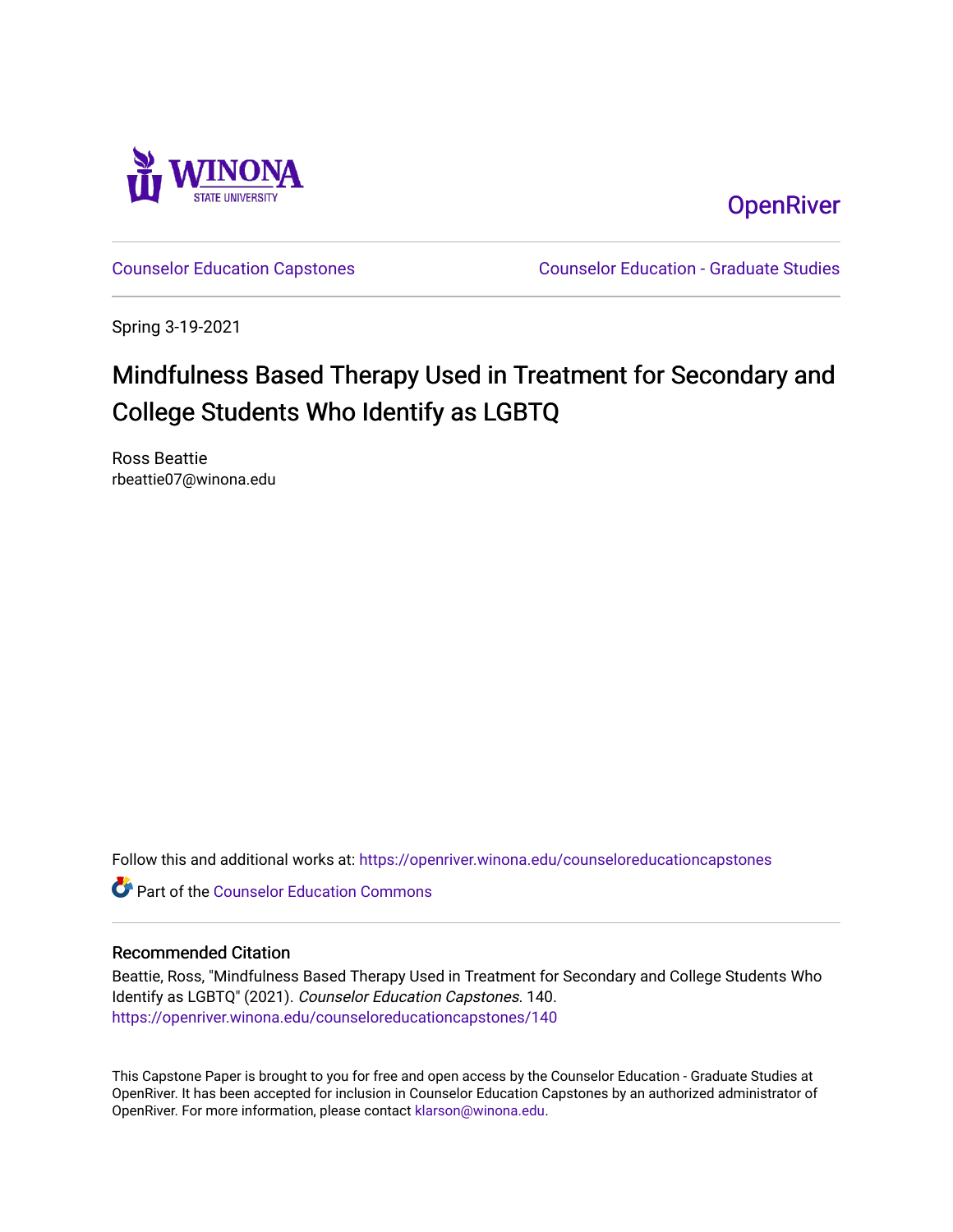# **Mindfulness based therapy used in treatment for secondary and college students who**

### **identify as LGBTQ**

#### Ross Beattie

A Capstone Project submitted in partial fulfillment of the

requirements for the Master of Science Degree in

Counselor Education at

Winona State University

Spring 2021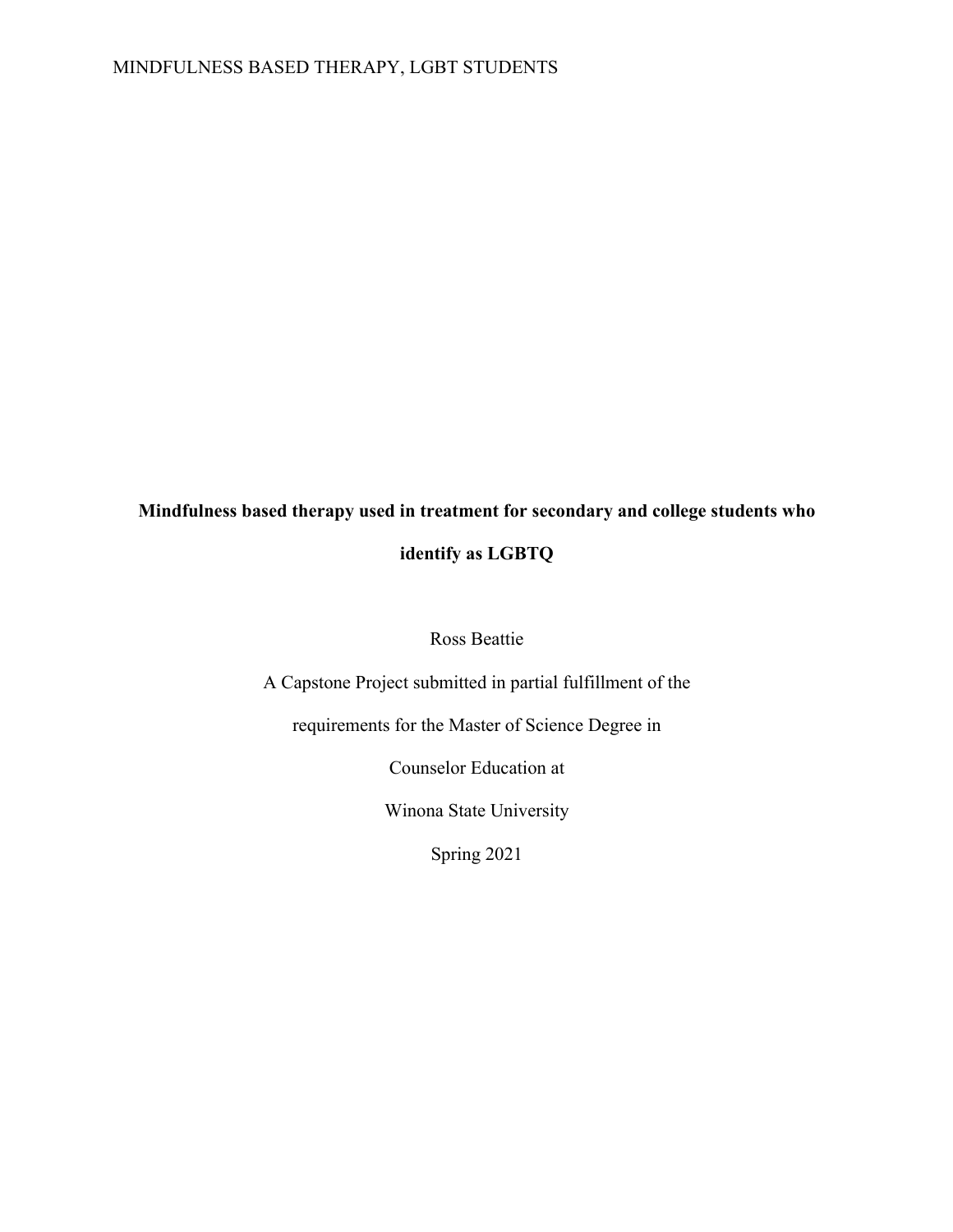#### Winona State University

College of Education

Counselor Education Department

CERTIFICATE OF APPROVAL

#### CAPSTONE PROJECT

Project Title

This is to certify that the Capstone Project of

Ross Beattie

Has been approved by the faculty advisor and the CE 695 – Capstone Project

Course Instructor in partial fulfillment of the requirements for the

Master of Science Degree in

Counselor Education

Capstone Project Supervisor: Mary Fawcett, Ph.D. Name

 $\mathcal{A}$ 

**Signature** 

Approval Date: \_\_\_\_March 19, 2021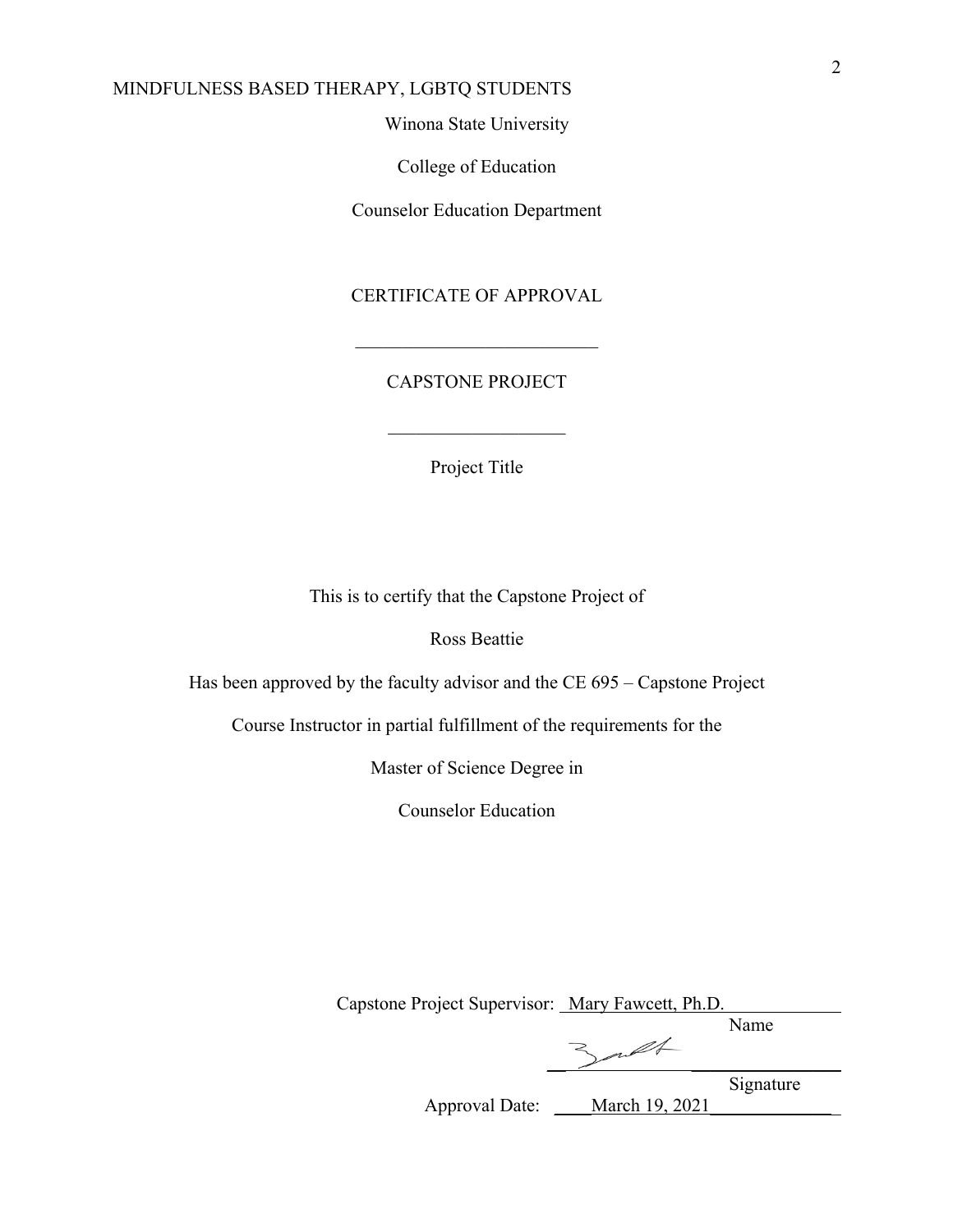#### **Abstract**

High schools, colleges and universities across the United States have thousands of students enrolling in a range of programs. These students vary in the following ways: different cultural affiliations, religions, racial identity, and sexual orientation. This paper will specifically look at students who identify as LGBTQ and the issues they face on college campuses. The author will describe different forms of mindfulness-based therapies, and the effectiveness in Lesbian, Gay, Bisexual, Transgender, Queer/Questioning (LGBTQ) student populations. Finally, the discussion will include the outcomes of using these therapeutic techniques and interventions as well as the next steps to consider for clinical mental health professionals and school counselors.

*Keywords:* LGBTQ High School students, LGBTQ College students, LGBTQ, Mindfulness-

Based Interventions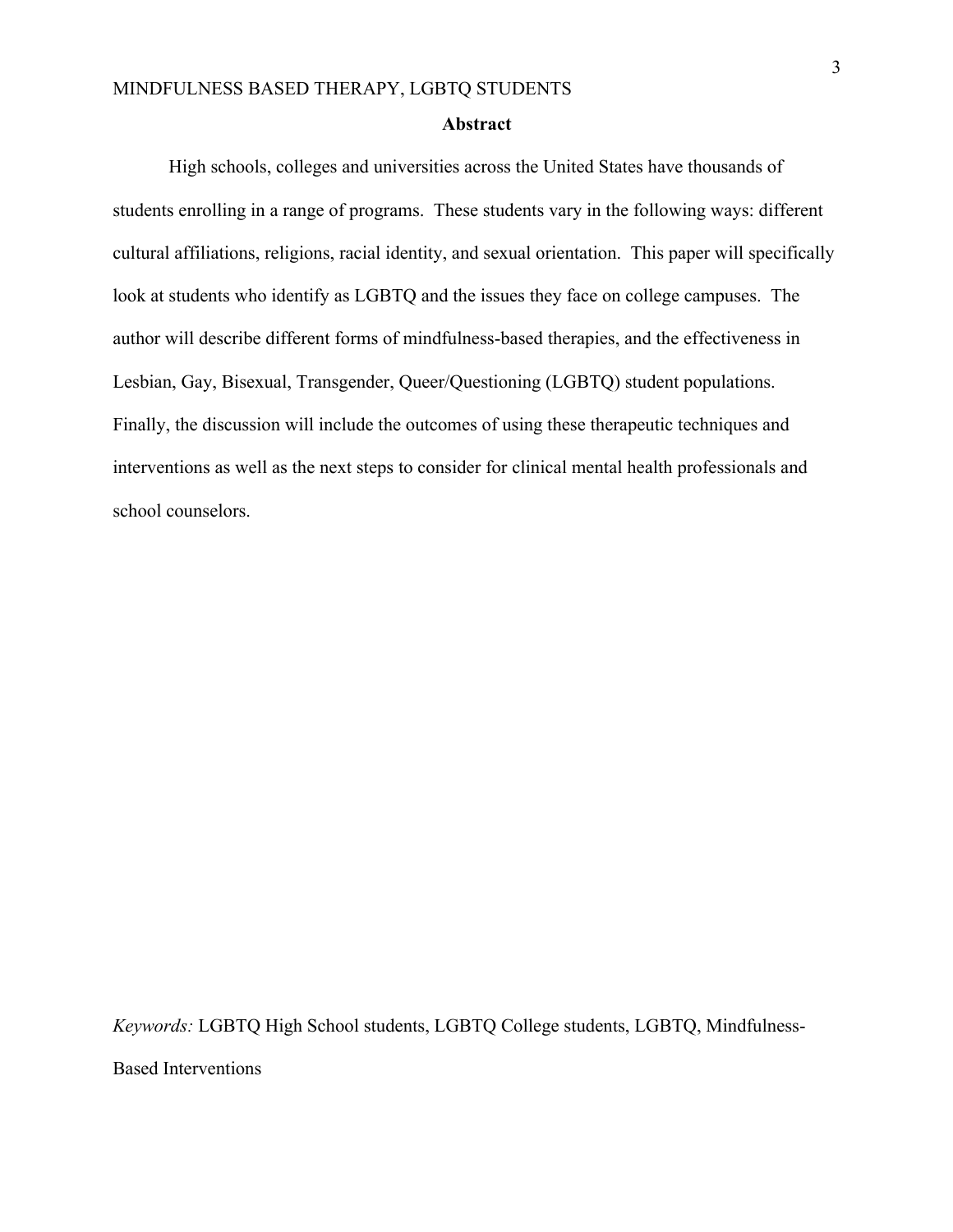## Contents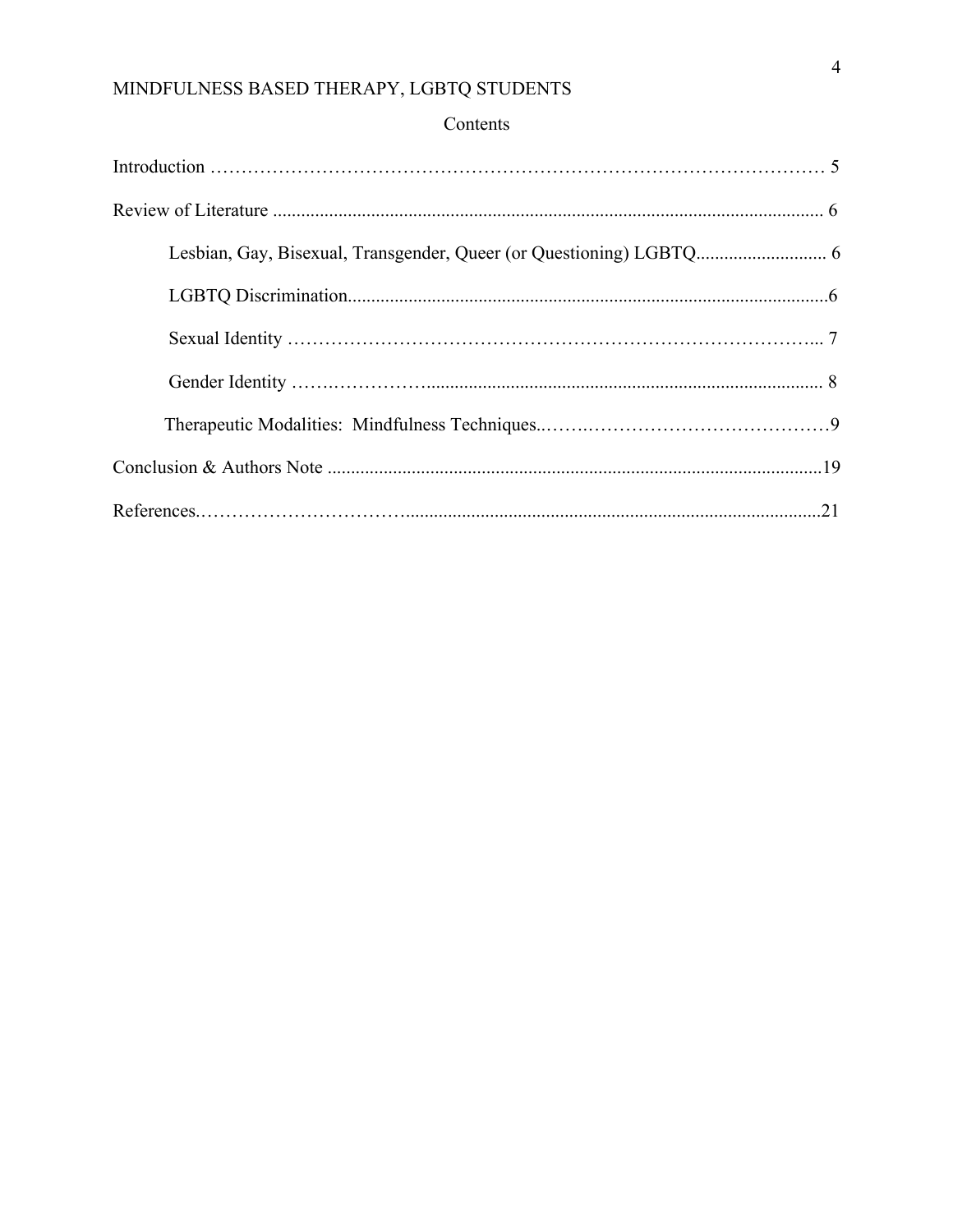#### **Introduction**

#### **Mindfulness-based therapy used in treatment for college students who identify as LGBTQ**

Education means something different to everyone. For some it means opportunity for advancement and a higher salary, for others it means the opportunity for self-growth and knowledge. However one may define education, it can be personal and subjective. Gaining an education is somewhat of a different journey for each student. This paper focuses on LGBTQ populations of high school and college students (Lesbian, Gay, Bisexual, Transgender, Queer (or questioning). Research shows that lesbian, gay, bisexual, transgender, and questioning or queer (LGBTQ) students are at high risk for being victims of bullying and violence, poor mental health, alcohol and other drug use, and poor academic performance (Hanson et al., 2019). The purpose of this paper is to discuss how clinical mental health professionals and school counselors can use mindfulness-based therapy techniques to help students who identify as LGBTQ.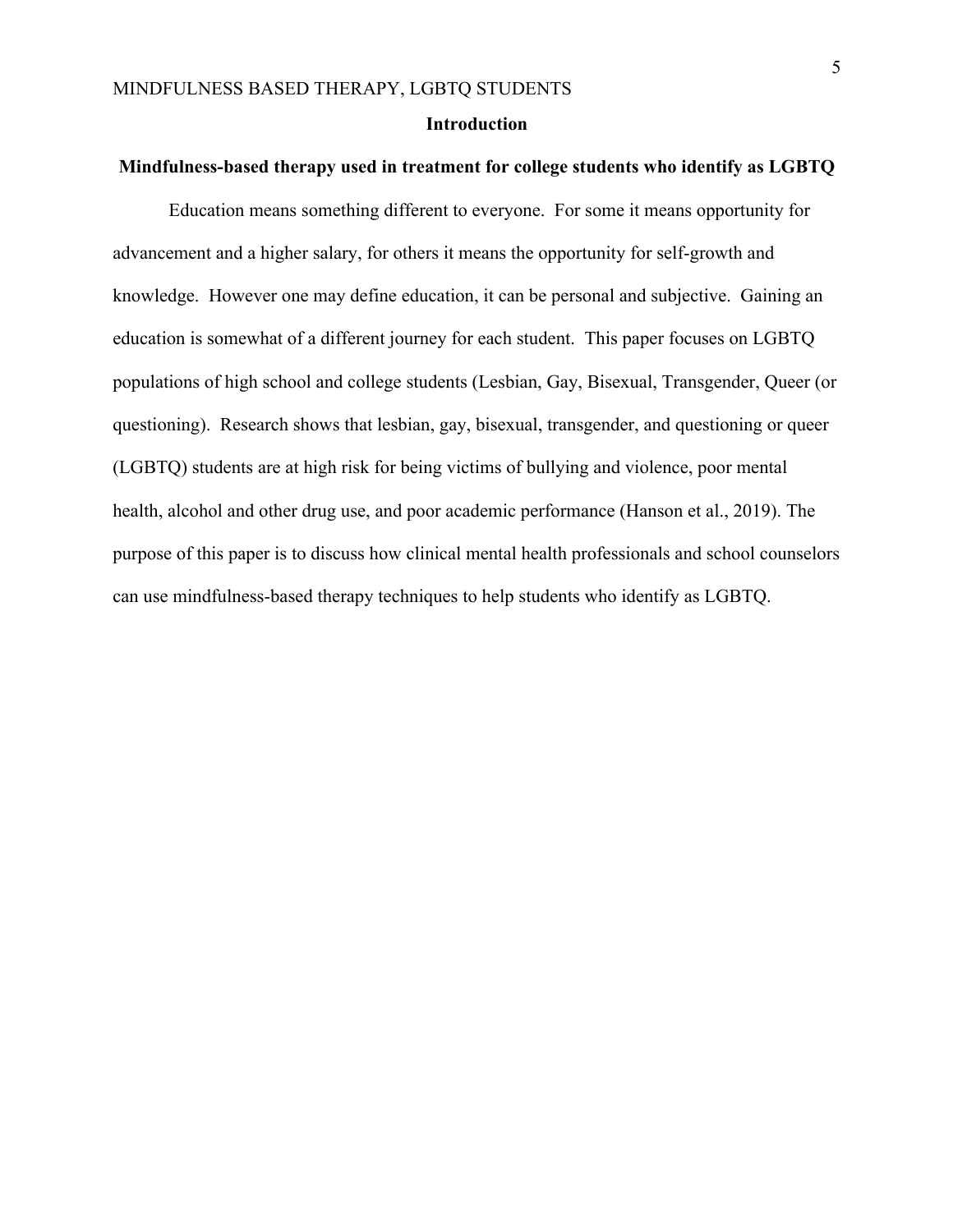#### **Review of Literature**

#### **Lesbian, Gay, Bisexual, Transgender, Queer (or Questioning) LGBTQ**

Sexual identity formation typically begins during adolescence, but emerging adulthood is a critical stage in terms of sexual development, including disclosing one's identity and integrating it into one's sense of self, as well as forming intimate relationships (Arnett, 2014). Sexual orientation is one's innate sexual attraction to other men, women or others who identify as non-binary. This is not to be confused with gender, sex or gender identity. Lesbian: A noun and an adjective for women who are attracted to other women, although some women prefer to be called gay or queer (CNN, 2019). Gay is an adjective and not a noun, most often used to describe men who are attracted to other men (CNN). Bisexual is someone who is attracted to more than one gender (CNN). Transgender: Unlike non-binary people, transgender people may identify as male or female. What the two groups share is the innate sense that their gender identity does not match the sex they were assigned at birth (CNN). The Q can stand for "questioning", as in still exploring one's sexuality, or "queer," or sometimes both (CNN). Queer: Once considered a demeaning slur for being gay, "queer" is being reclaimed by some as a self-affirming umbrella term, especially among those who consider other labels restrictive (CNN).

#### **LGBTQ Discrimination**

The history of LGBTQ issues and history remain sandwiched between a culture war on one side and the tendency to treat them as an "add on" in the manner of women's history or black history on the other (Sawchuk, 2017). The identity of classification of LGBTQ history and how it is taught in education, is a parallel to the reality of LGBTQ life: marginalized.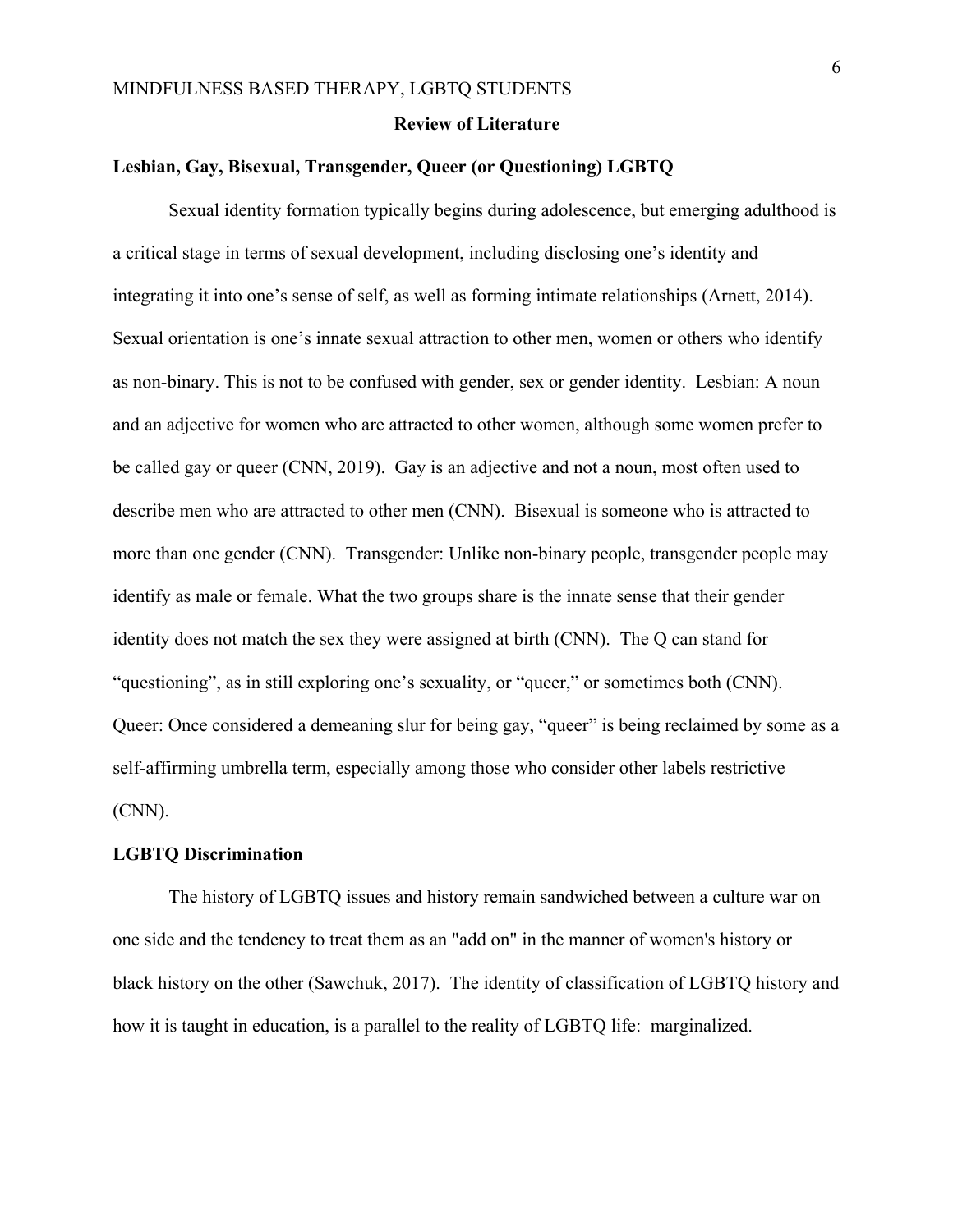Sexual minority youth (SMY; for example, lesbian, gay, or bisexual youth, and youth who are unsure of their sexual identity) have an increased likelihood of many risk behaviors including depression, suicide, alcohol abuse, and illicit drug use as well as increased sexual risk behaviors (Marshal et al., 2011).

The Centers for Disease Control and Prevention defines teen dating violence as the physical, sexual, or psychological/emotional violence within a dating relationship; the definition also includes stalking (McNaughton-Reyes et al., 2018). McNaughton-Reyes et al. found that teens who experience Teen Dating Violence Victimization (TDVV) are also at risk for long-term negative health and behavioral outcomes, including suicide, poor academic performance, and intimate partner violence.

In a national survey of LGB individuals in the United States, over two-thirds reported experiencing some form of discrimination within their lifetime (i.e., sexual orientation, race, and gender) (Drazdowski et al., 2016). Drazdowski et al. continued to note that little research has been conducted on LGBTQ populations, even though it is considered to be a high-risk population for mental health disorders particularly substance abuse.

#### **Sexual identity**

Sexual identity development is conceptualized as the process by which a person comes to recognize his or her sexual attractions and incorporates this awareness into his or her self-identity (Mohr & Fassinger, 2000). While all individuals engage in the process of sexual identity development, typically in adolescence and young adulthood (Mohr & Fassinger), LGB youth are presented with a unique set of challenges during this process. In particular, LGB youth may find the development of a positive sexual identity challenging in the face of social stigma and marginalization (Mohr & Fassinger). Research in this study discusses different factors that affect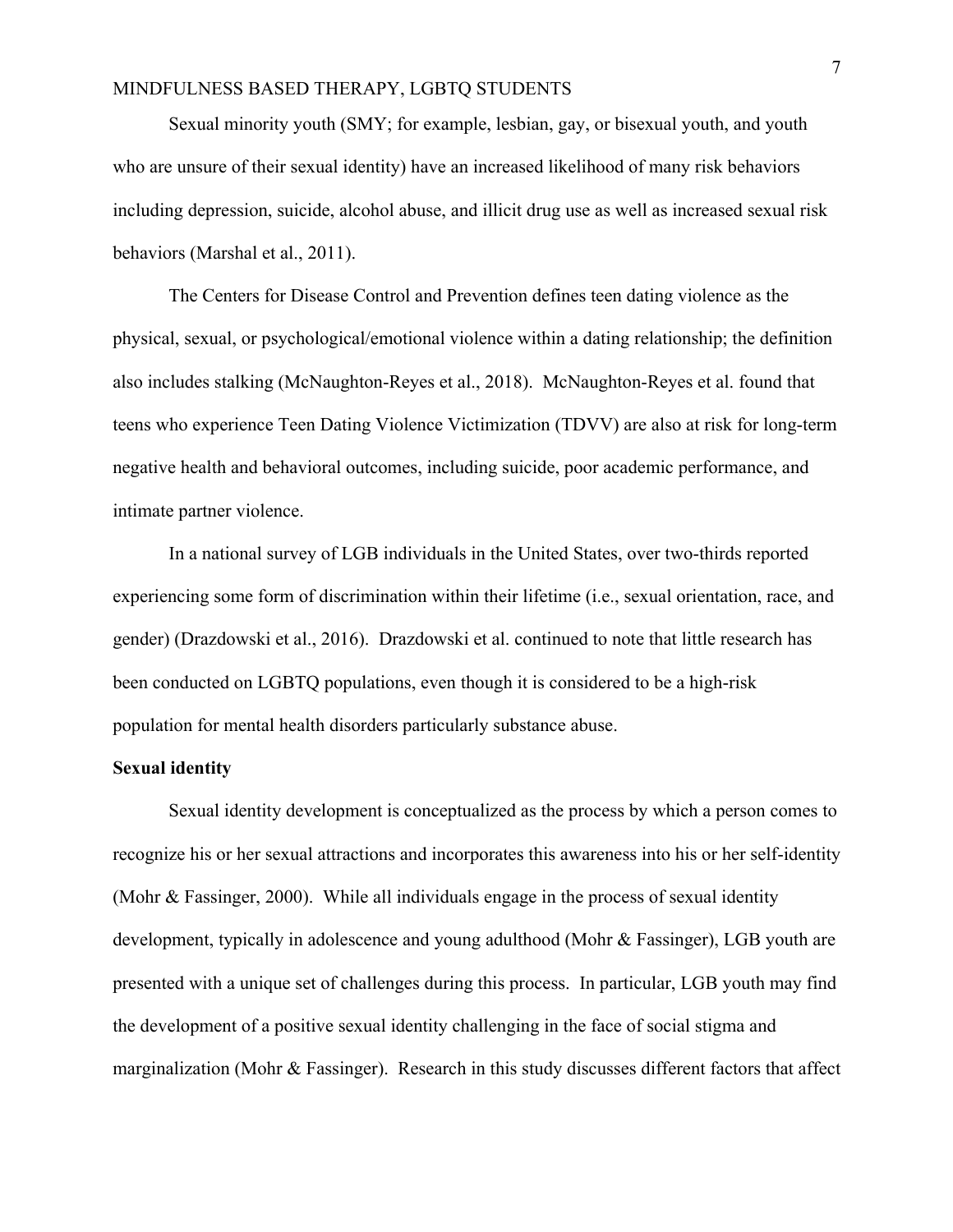sexual identity for both heterosexual and LGBTQ individuals. One source cited five developmental influences that affected development for LGBTQ individuals, these include: age of coming out, timing of milestones, parental attitudes, comfort with sexual orientation, and emotional distress (Bregman et al., 2012). Bregman et al. also noted other variabilities the research shows including gender, sexual orientation, age, and ethnicity.

Research regarding sexual identity development and sexual orientation in relation to psychological wellbeing has produced mixed results (Shepler, 2016). Studies conducted before the 1980s often indicated that lesbian, gay, and bisexual (LGB) people were less mentally healthy and more likely to suffer from depression, suicidality, and self-destructive behavior than were heterosexual people (Shepler). More recently, research has shown that while young adults engaged in developing a LGB identity may experience more psychological distress certain environmental and societal factors, such as parental support and increased visibility of LGB role models and access to LGB-affirming media allow for healthy development that is similar to that experienced by heterosexual youths (Bagley & Tremblay, 2000).

#### **Gender identity**

Gender is a social construction that involves the interactional process of crafting gender identities that are then presumed to reflect and naturally derive from biology (Robbins & McGowan, 2016). The American Psychological Association defines biological sex as the chromosomal, hormonal, and anatomical characteristics categorized as male, female, or intersex. (Robbins & McGowan). The research for this article continued to state that gender and biological sex are often incorrectly used and interchanged.

Gender identity is a person's internal self-concept with regard to gender categories (Robbins & McGowan, 2016). Constantly in flux, these identities include agender, cisgender,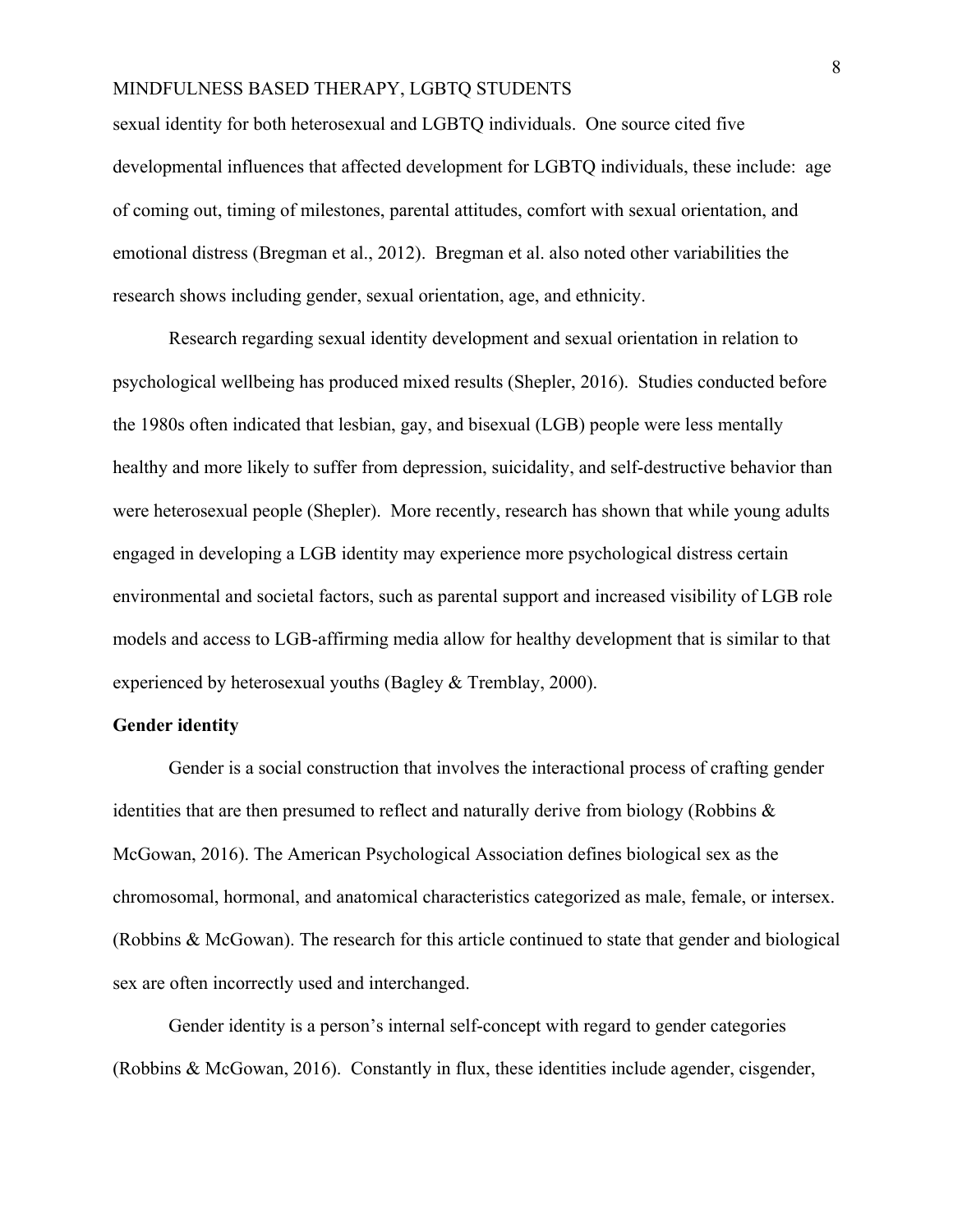transgender, man, woman, gender nonconforming, genderfluid, and genderqueer, among many possible identifications (Robbins & McGowan). Agender refers to a person who has an internal sense of being neither male nor female nor some combination of male and female (Merriam-Webster, 2006). Cisgender applies to people whose gender identity corresponds with the sex the person had or was identified as having at birth (Merriam-Webster, 1994). Someone who is transgender has a gender identity that differs from the sex the person had or was identified as having at birth (Merriam-Webster, 1974). Man is the term for individual human especially*:* an adult male human (Merriam-Webster,  $12<sup>th</sup>$  Century). Similarly, the term woman corresponds to an adult female person (Merriam-Webster,  $12<sup>th</sup>$  Century). Someone who is gender nonconforming exhibits behavioral, cultural, or psychological traits that do not correspond with the traits typically associated with one's sex (Merriam-Webster, 1991). The term gender fluid relates to a person whose gender identity is not fixed (Merriam-Webster, 1994). Genderqueer relates to being a person whose gender identity cannot be categorized as solely male or female (Merriam-Webster, 1995).

#### **Therapeutic Modalities: Mindfulness Techniques**

The original concept of mindfulness was produced by Gautama Buddha and his spread over the past 2,500 years mainly in Southeast Asian countries (Iacono, 2015). Recently, there has been an increased interest in mindfulness throughout the Western world. Despite inconsistent definitions of mindfulness in the literature, a general understanding of mindfulness is that it is as a way of bringing attention and awareness to the present moment. It also comprises an attitude of non-judgment, acceptance, patience and letting go (Iacono).

There are a wide variety of therapeutic interventions that work to help treat different diagnoses. The spread of mindfulness-based therapy has had different reactions amongst the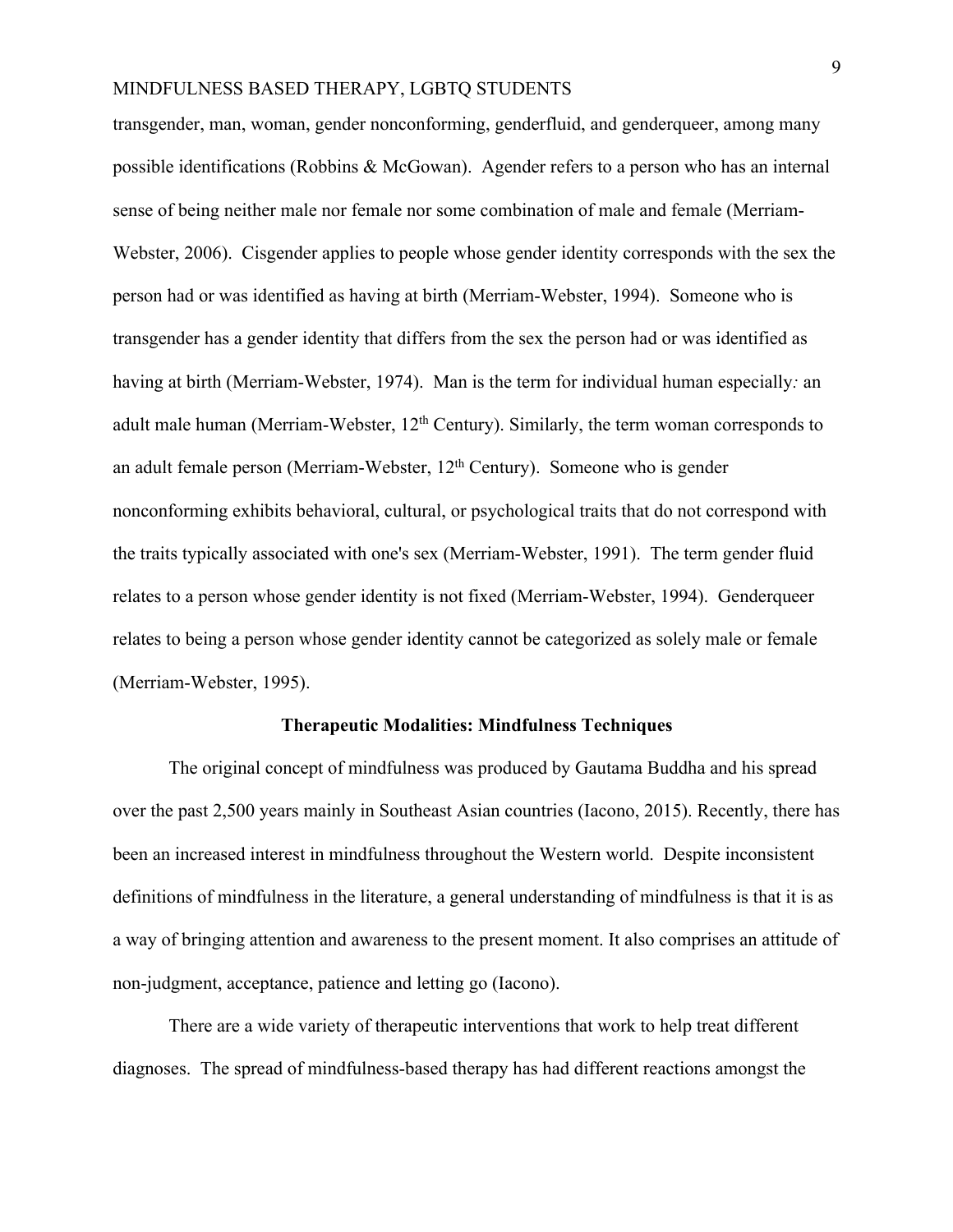counseling community. One article stated that despite the increase in publications about mindfulness, the counseling literature lacks sufficient discussion on what constitutes an adequate level of qualification or training for counselors providing interventions involving mindfulness (Brown et al., 2013). This research article continues to discuss the importance of continued training in mindfulness-based interventions (MBI) and using mindfulness in conjunction with other therapeutic approaches to best help serve individual clients and students.

A mindfulness-based practice that is often considered a good place to begin when practicing mindfulness is an intervention known as "Notice the Breathing" (Kane, 2020). Invitations to participate should be offered but not mandatory; those who opt out can remain sitting quietly (Kane). Many people prefer to sit in a quiet place with eyes averted or closed to avoid distractions. Natural, unregulated breath is often a comfortable place to begin and it anchors the body to the experience (Kane). Furthermore, Kane continues to instruct that a person should notice the breath for about 5-7 minutes. Regular practice is helpful, and encouraging a regular place and time is good for consistency. Consistency is important for making the habit routine (Kane).

A second technique is "four-square breathing", which is a technique that engenders more focus and attention to one's mind and body as it is affected by breathing (Kane, 2020). This practice begins by breathing in through the nose while counting to four and then holding for a count of four. Next, exhale through the mouth to the count of four and hold for a count of four and then repeat. This added layer of focus and attention to the body (e.g., nose, mouth, and lungs) thus creating heightened attention and focus to specific processes (Kane). Kane continues by stating that for many clients and students, they can sustain this breathing practice for 3-4 minutes before the mind starts to wander. Yet, the gentle noticing, with curiosity, then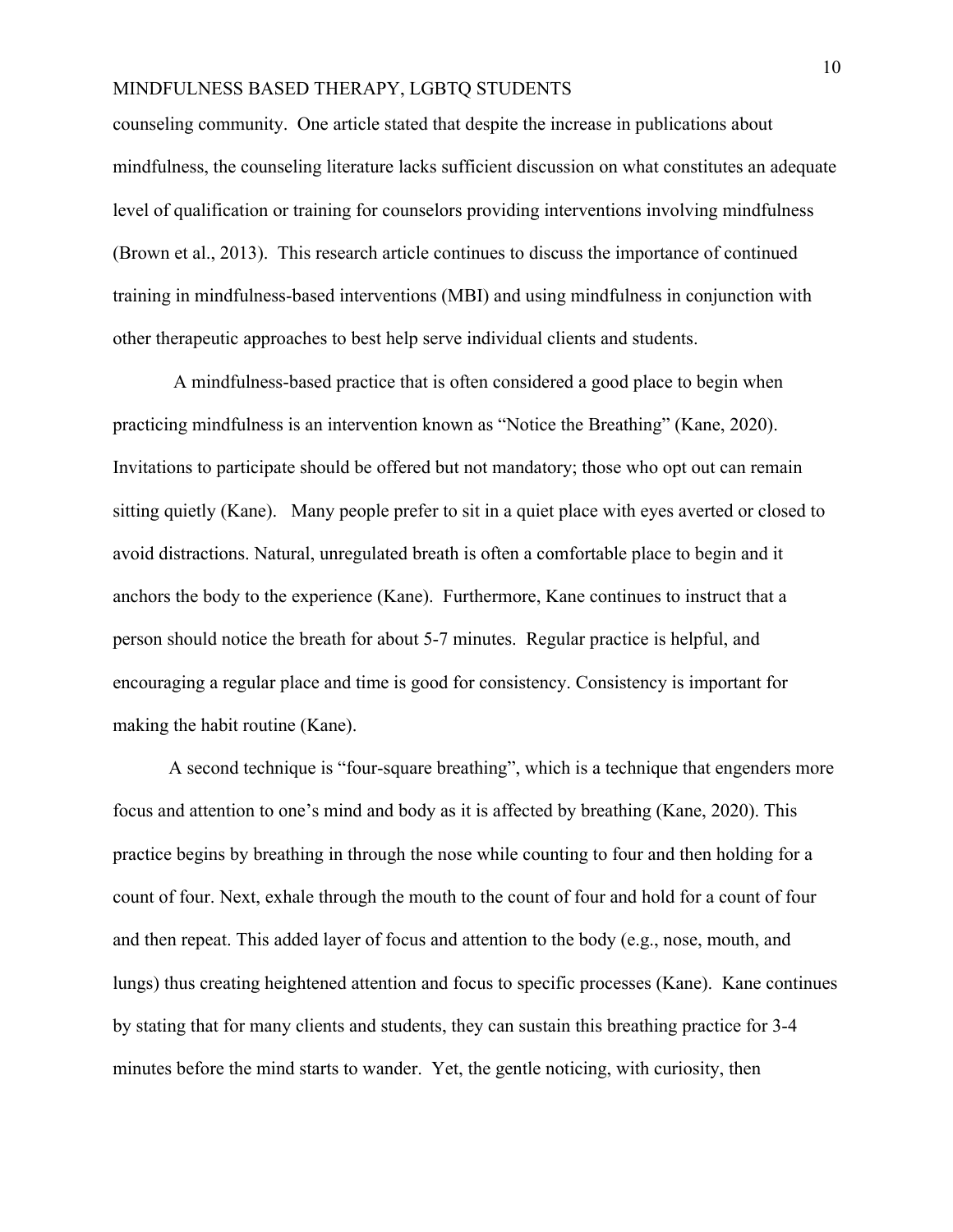acknowledging, and redirecting back to the breath allows for the mind/body alignment along with a reduction in stress levels (Kane).

A third technique is "self-compassion", which is a means of using tools of mindfulness and compassion to surmount self-criticism and to embrace the uniqueness of our own individuality (Kane, 2020). Since identity development is a core developmental task of adolescence, this practice requires that we treat ourselves as kindly as we would a good friend. One strategy is called "Appreciating Me" (Kane). This practice begins by closing your eyes or looking at the ground and finding your quiet center. Then begin to bring to mind the qualities or characteristics that you appreciate about yourself (Kane).

A fourth technique is "Body Scan" practice that can be conducted in many ways (Kane, 2020). It can be an individual practice that might be augmented by a guided meditation that reviews all of the parts of the body to check for tension or unease. Starting with the feet and moving to the crown of the head; there is a review of each area of the body to determine whether any tension or sensations are being experienced. During this experience, there is the occasion to notice and observe, which strengthens metacognitive functions (Kane). Another variation is to practice progressive muscle relaxation, which also focuses on individual parts of the body by tightening and then releasing the muscles in that area (Kane).

A fifth technique, "gratitude", is an important element of well-being and it is a skill that can be taught. (Kane, 2020). Cultivating a spirit of gratitude for all aspects of life both big and small will anchor a genuine sense of appreciation. Even when confronted with challenges, there can be some elements, either big or small, for which there is gratitude; however, it can be difficult to discern. The article discusses a common gratitude activity called Three Good Things. The activity, Three Good Things (Sisk & Kane, 2018), emphasizes maintaining a record of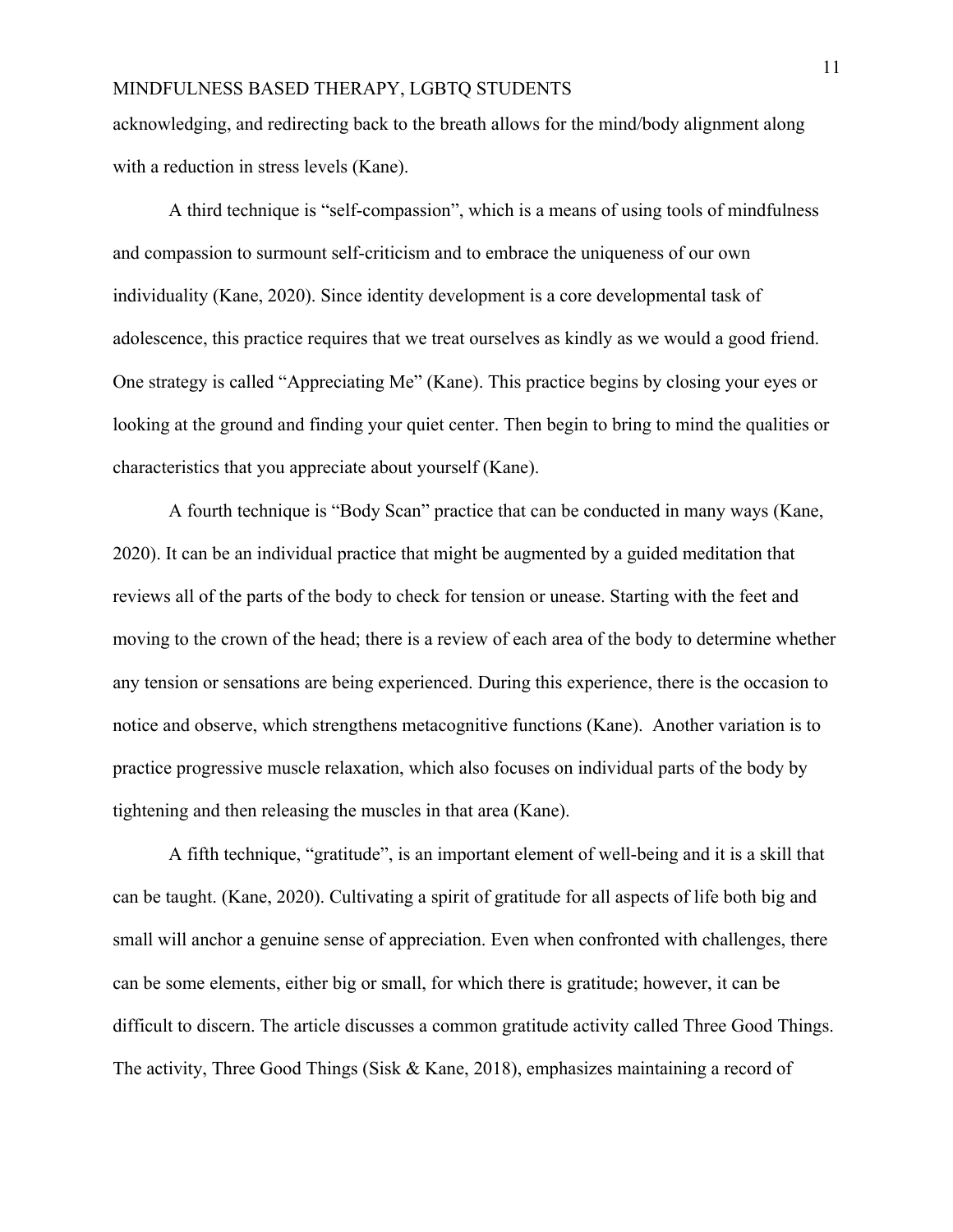appreciation for what has occurred during the day. Some examples include keeping a running list, adding to a poster in the classroom or at home, or verbally sharing with family or classmates can anchor the sense of well-being (Kane).

#### **Efficacy for Mindfulness based Treatment in LGBTQ Clients and Student Populations**

The purpose of this paper is to discuss different mindfulness modalities, mindfulness techniques and the effectiveness in treating LGBTQ populations. One research article defined mindfulness as paying attention in a particular way: on purpose, in the present moment (Wei et al., 2015). It is thought to allow individuals to be less reactive and to respond to situations more reflectively (Bishop et al., 2004). This next of the paper will dive deeper into the efficacy for using mindfulness as a therapeutic intervention for LGBTQ clients and students.

As previously mentioned in this paper, LGBTQ students are at an increased likelihood of experiencing depression, anxiety, substance abuse issues, and other mental health disorders. In one article the author found research that considered how high school aged students have an increased level of mental health diagnoses. A systematic review of quantitative studies of mindfulness delivered to young people in school settings demonstrated improvements in mental health variables such as depression, anxiety, rumination, behavioral distress, hostility, and aggression (Sapthiang et al., 2019).

Several benefits of mindfulness were summarized in another article, including improved concentration and mental clarity, objectivity, equanimity, affect tolerance (Wei et al., 2015). The ability to tolerate difficult feelings in one's self or in others self-control, and the ability to relate to others and one's self with kindness, acceptance, and compassion (Wei et al.). Individual facets of mindfulness have been shown to differentially impact psychopathology and other emotional outcomes in particular populations, including college students (Pearson et al., 2015).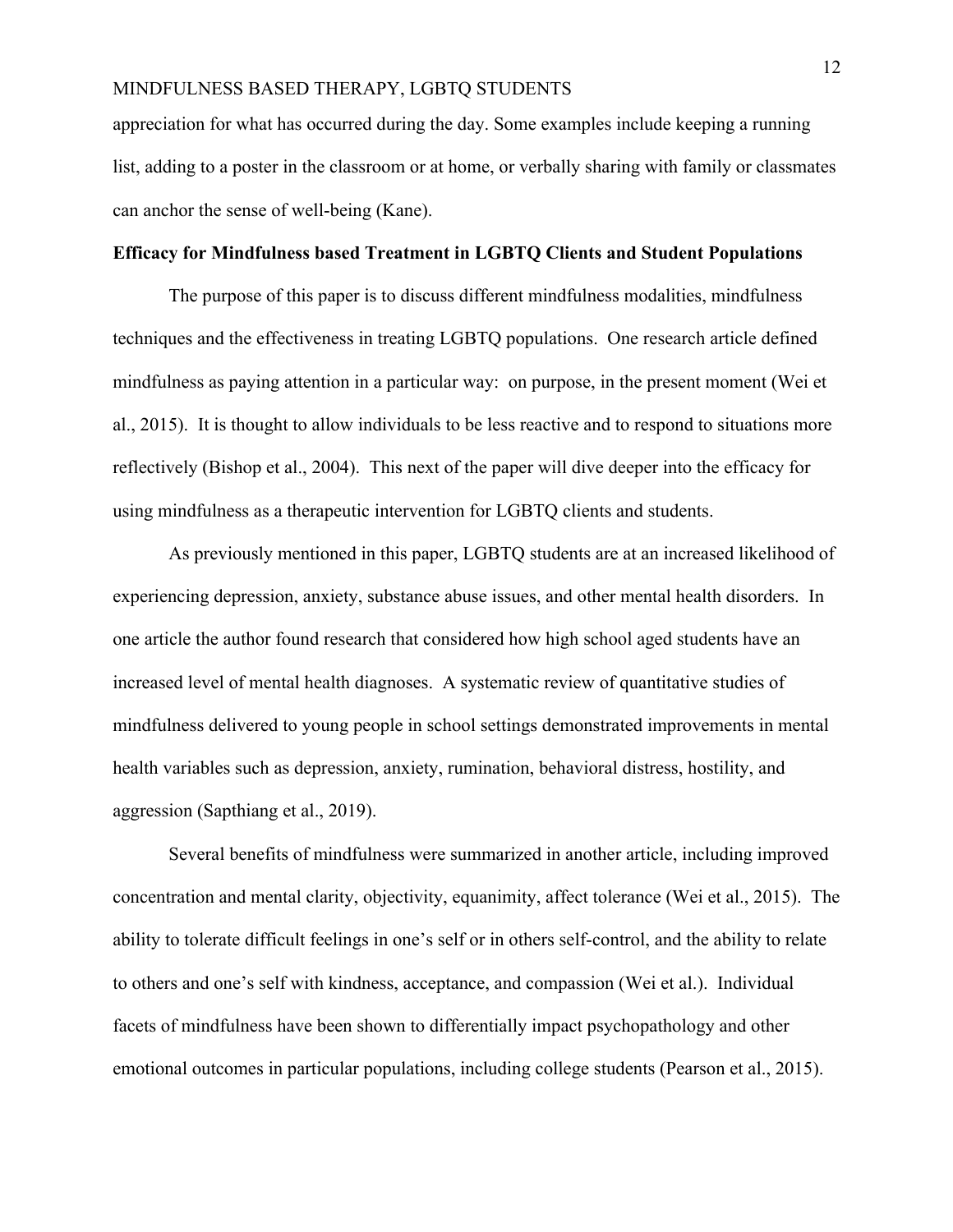For example, investigated subgroups of college students with specific mindfulness profiles, including low mindfulness, high mindfulness, judgmentally observing, and nonjudgmentally aware groups. Along with the group demonstrating high mindfulness scores across subscales, the group of participants reporting high scores on non-judging and acting with awareness mindfulness tended to show better emotional outcomes, including fewer depressive and anxious symptoms (Pearson et al.). In another article, the research showed that higher levels of acting with awareness, non-judging, and non-reacting mindfulness, predicted lower levels of depression (Christopher et al., 2012). This type of research shows that LGBTQ clients and students who practice mindfulness, will be able to cope and have better emotional outcomes through regular practice.

In an article discussing mindfulness for LGBTQ healthcare, the author argues that LGBTQ individuals have shown to have higher rates of depression versus the general population (Ghassemlou, 2016). The author reveals LGBTQ populations who also have chronic pain due to long-term effects of Human Immunodeficiency Virus (HIV) may find mindfulness a helpful practice amongst other treatments. Mindfulness meditation involves an individual being acutely aware of mental and physical sensations paired with acceptance and compassion (Ghassemlou). The author describes how an LGBTQ person who practices mindfulness can use mindfulness to transcend acceptance and compassion to be present and in the moment. There is a growing number of healthcare professionals who prescribe the practice of mindfulness to patients dealing with mental health issues. Such mental health issues include: anxiety, depression, and/or chronic pain (Ghassemlou). Often, we find the way we as humans think about pain (physical and emotional) can completely change our experience with it. If individuals are able to practice mindfulness and acceptance with pain, we can lessen the impact on our overall well-being.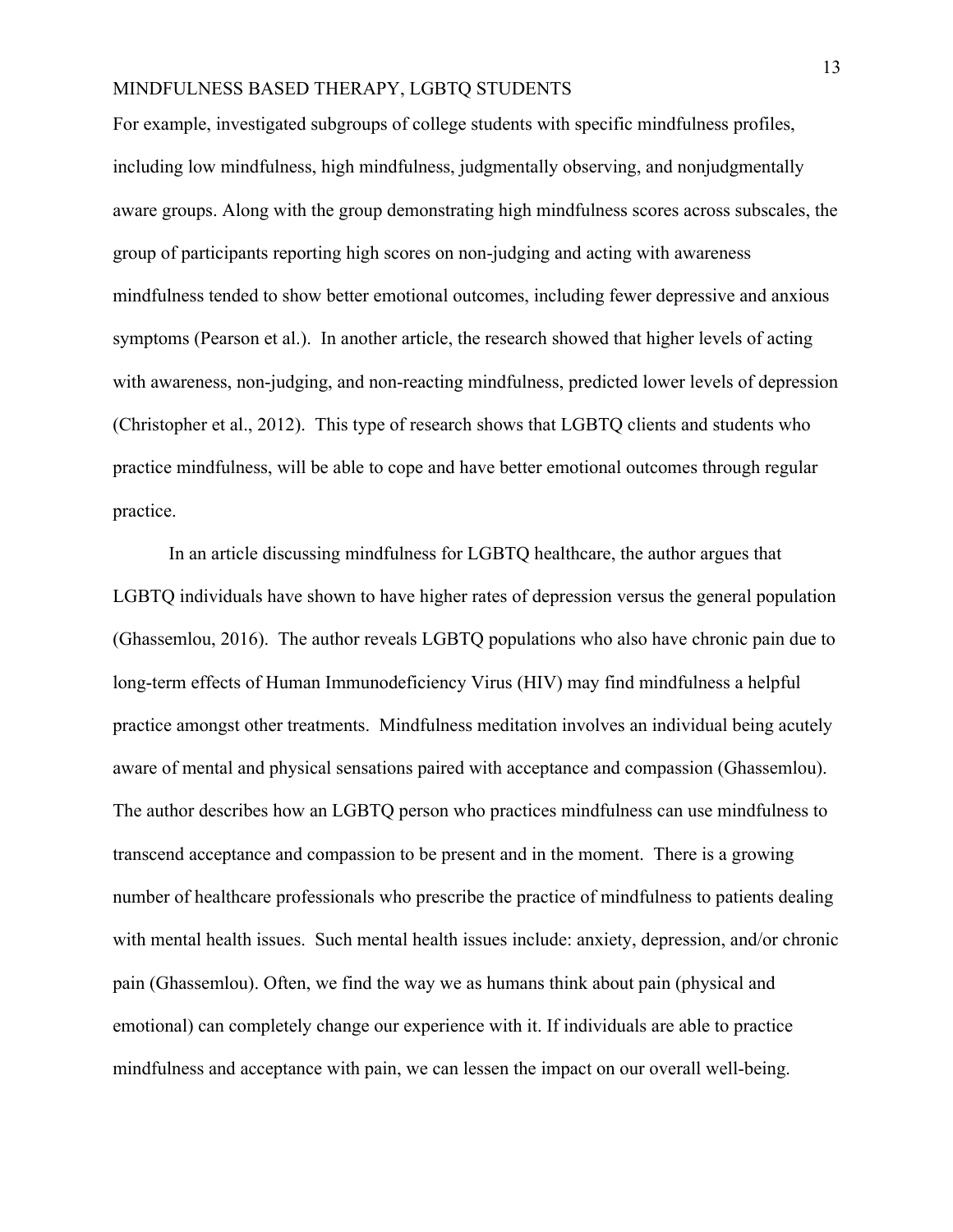The author of this article, a Psychotherapist by the name of Payam Ghassemlou (2016), researched the effects of mindfulness in treatment with LGBTQ populations. Ghassmelou found that LGBT individuals often spend many years of their childhood in a state of hypervigilance in order to be ready for possible homophobic attacks (Ghassemlou). The article continues to discuss the research of Ghassmelou, and found in addition to psychotherapy, the author states mindfulness practices can help them stop living life based on past conditioning, for LGBT people who grew up mistreated and had to rely on hypervigilance as a survival skill, mindfulness can help them be in the moment without getting lost in catastrophic thinking (Ghassemlou). The author of this article notes that most LGBT mindfulness advocates and healthcare professionals have been inclined to understand how meditation and other mindfulness practices can help promote healing from the traumas of homophobia (Ghassemlou).

In a journal article that discusses mindfulness and LGBT populations, the author specifically looks at how mindfulness impacts the LGBT experience. The author discusses how historically mindfulness and meditation focused on healing the trauma experienced by members of the LGBT community. More recently there has been a focus on how mindfulness can help form a stronger LGBT identity by connecting LGBT populations with internal characterizations about themselves, their experiences, and their current concerns (Layes, 2015). The author of this journal article argues mindfulness can help LGBT individuals identify their identity with other areas of their life. These areas include: spirituality, clarity, and connection (Layes).

Spirituality refers to how mindfulness meditation can help to find the connections between spiritual and sexual identity by allowing thoughts to freely flow while meditating. LGBT persons can gain a better understanding of their own thought processes and connections between parts of their lives (Layes, 2015). Clarity refers to how through mindfulness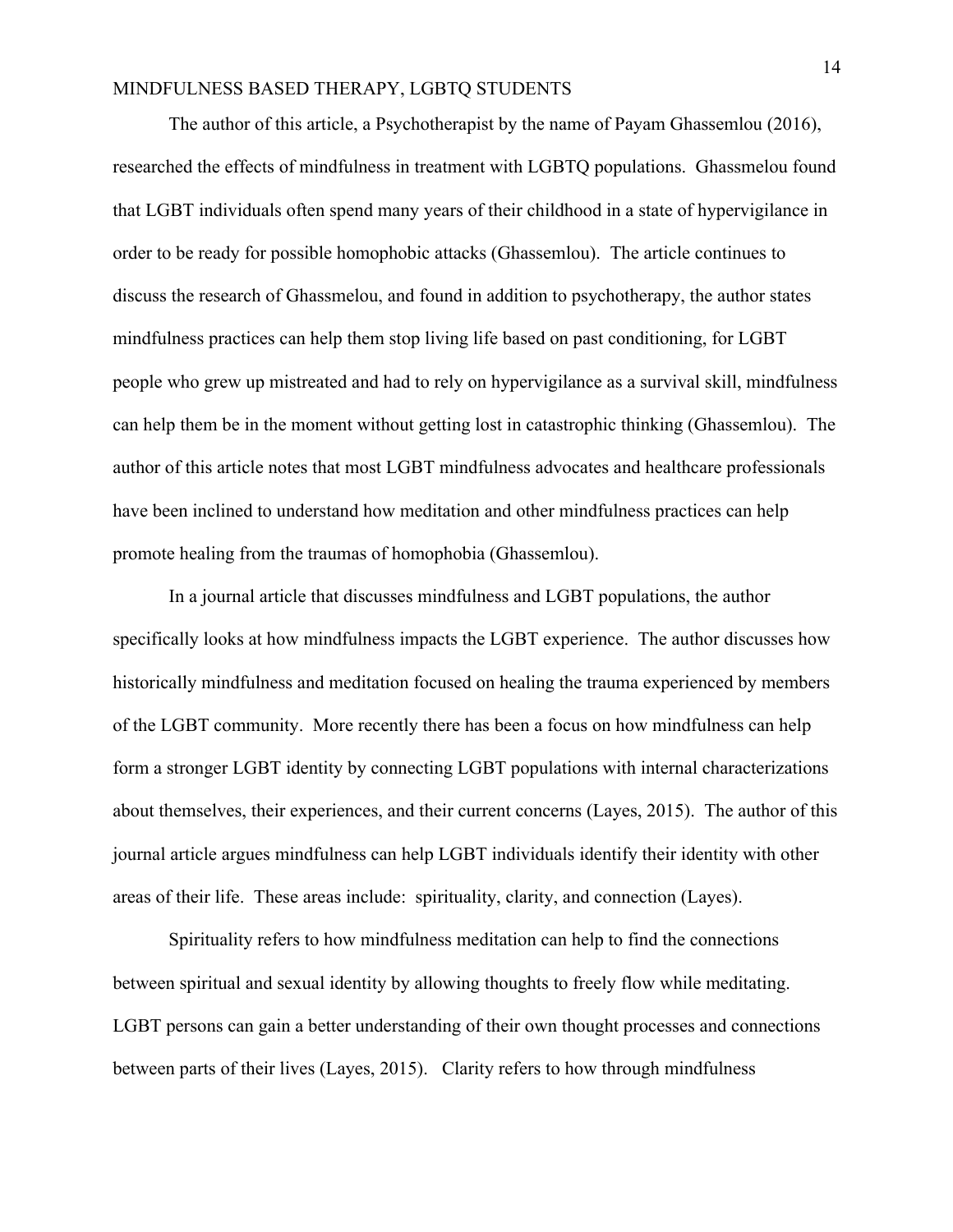meditation, reflecting on the past can help bring clarity to a current moment. For example, an LGBT person might consider how they overcame an earlier obstacle such as ending a relationship, and how they can use the lessons from that experience to deal with a current stressful situation (Layes).For LGBT persons who feel like their sexual orientation is keeping them from connecting to other people, mindfulness can be a way to consider shared experiences and experiencing a moment together (Layes).

In an article that explores the feasibility of mindfulness-based interventions (MBIs), as a mental health approach, for lesbian, gay, bisexual, transgender, and queer (LGBTQ) youth and individuals, found that given the promising research evidence that LGBT individuals who participate in MBIs, experience positive mental health outcomes (Iacono, 2015). The author found that mindfulness can help LGBT individuals gently observe their thoughts, emotions, and physical sensations, accept them as transient inherently human experiences, and become willing to engage in meaningful activities even if doing so could elicit discomfort (Iacono, 2015).

Coming out, or being out, as a sexual and gender minority during the adolescent developmental period may be characterized by intense peer influence that can be conducive to peer victimization (Iacono, 2015). The mental health consequences of peer victimization have been well documented in the literature, making mental health a critical concern for LGBT individuals. The author of this research found that youth who experience discrimination experience elevated levels of depression, suicidal ideation and attempts, as well as substance misuse (Poteat et al. 201l).

In one research journal article published by the American Psychological Association (APA), the researchers looked at the correlation of stress, mindful acceptance, and self-esteem with regards to psychological quality of life in LGBT populations. The writers describe how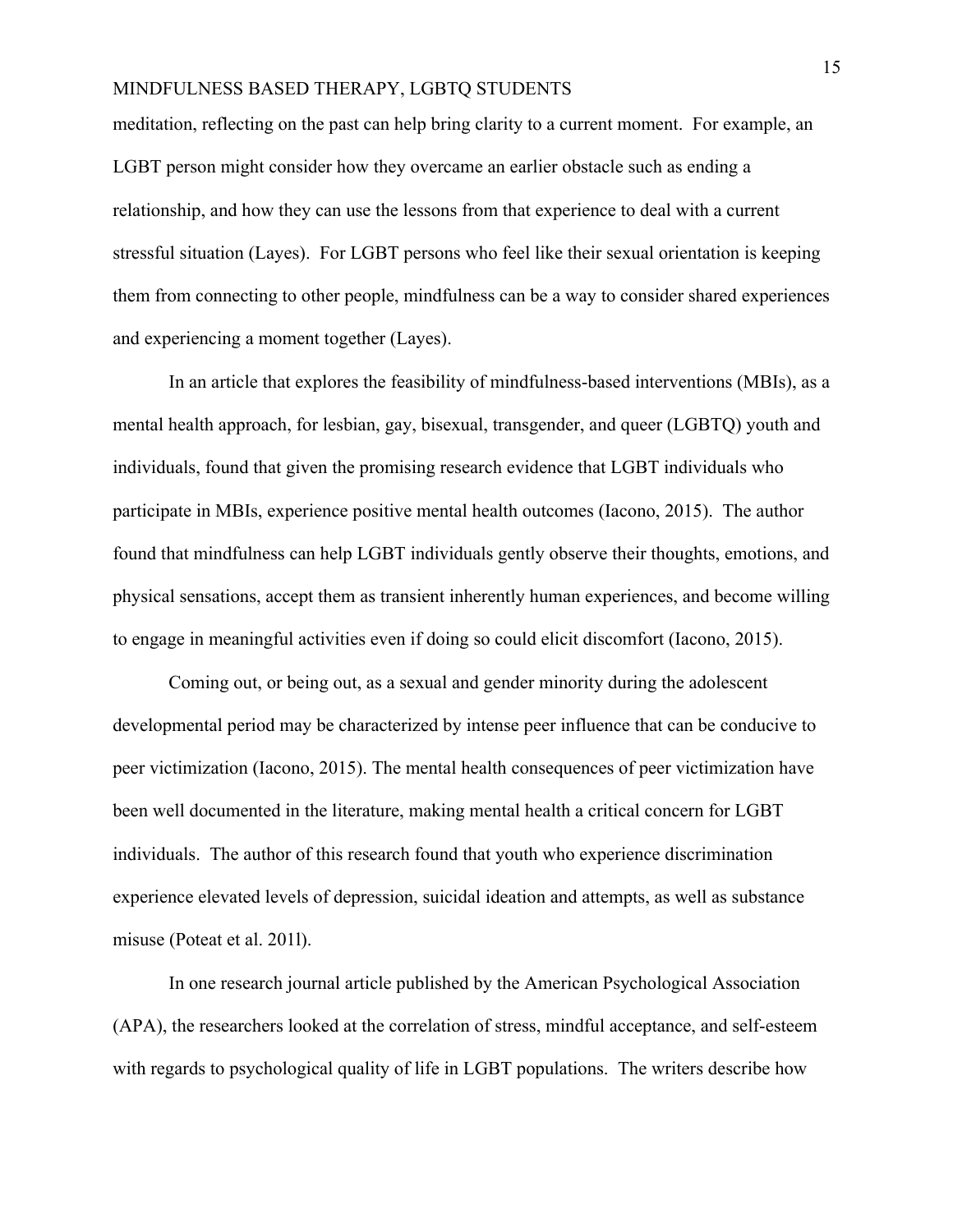LGBT individuals are alienated and experience discrimination across cultures (Vosvick & Stem, 2018). The writers of the journal article sampled LGBT populations to examine mindful acceptance, self-esteem, stress, and psychological quality of life in a sample of sexual and gender minorities. The authors sampled using stratified convenience sampling and they recruited representative samples from lesbian (*n=* 50), gay male (*n*=50), bisexual (*n=* 48), and transgender  $(n=29)$  communities. The authors recruited participants from various venues, including community-based organizations such as the Dallas LGBT Resource Center and at the Dallas Gay Pride Parade, in Dallas, TX. The authors required participants to be at least 18 years of age, understand English, and self-identify as lesbian, gay male, bisexual, or transgender person.

The researchers looked to answer 3 hypotheses, these included: Hypothesis 1: Together mindful acceptance, self-esteem, and perceived stress account for a significant portion of the variance in psychological quality of life (Vosvick & Stem, 2018). Hypothesis 2: Mindful acceptance moderates the relationship between perceived stress and psychological quality of life (Vosvick & Stem). And hypothesis 3: Self-esteem moderates the relationship between perceived stress and psychological quality of life (Vosvick & Stem).

Vosvick & Stem (2018) used a cross-sectional correlational design and collected data using a computerized survey that assessed psychological, behavioral, and health constructs. The authors found that when controlling for age, education, income, and ethnicity, mindful acceptance and self-esteem account for a significant portion of the variance in psychological quality of life, with perceived stress trending toward significance (Vosvick & Stem).

Additionally, the analyses revealed that both mindful acceptance and self-esteem moderate the relationship between perceived stress and psychological quality of life (Vosvick & Stem). The author's analyses supported hypotheses 2 and 3, with hypothesis 1 being partially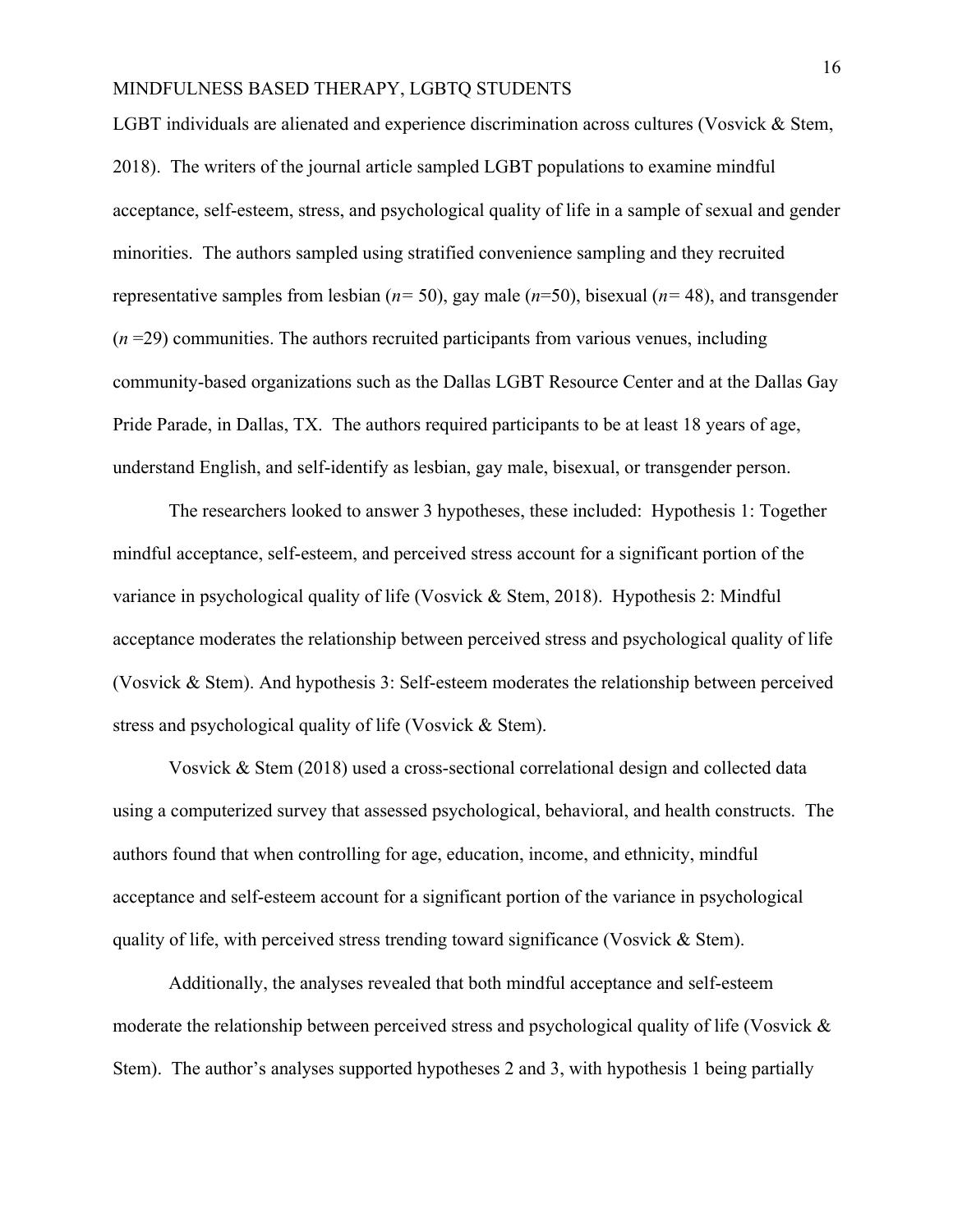supported. This research article found that the results were consistent with what their review of their literature suggested, that there were positive associations between mindful acceptance and self-esteem and well-being with mental health (Vosvick & Stem). In other words, the findings of this research supported the original hypotheses that mindfulness-based treatments are affective for LGBT individuals.

In a journal article that was published by the APA, Lyons (2016) discussed the effectiveness of mindfulness used to help treat LGBT individuals. The author also discusses the mental health of middle-aged and older gay men. The research shows that depression, anxiety, and other mood disorders are more common among men who identify as gay or homosexual compared with the rest of the population (Lyons). The article looked at a meta-analysis of 25 studies from seven countries including the United States, the United Kingdom, and Australia (Lyons). The researcher stated that many gay men report experiences of harassment, family rejection, workplace discrimination, bullying at school, and feelings of shame (Lyons). The author discussed how mental health outcomes may be improved by assisting men to develop mental health practices, specifically mindfulness techniques, that prove effective to minimize or prevent the psychological impact of sexuality (Lyons).

The article continued to discuss the effectiveness of mindfulness-based interventions. Mindfulness means that a person is more likely to display equanimity when experiencing emotionally challenging events and more likely to accept and process negative inner experiences rather than engaging in avoidance (Lyons, 2016). Individuals who display high levels of mindfulness are less likely to feel stressed and tend to have better mental health, better physical health, and more satisfying relationships (Lyons).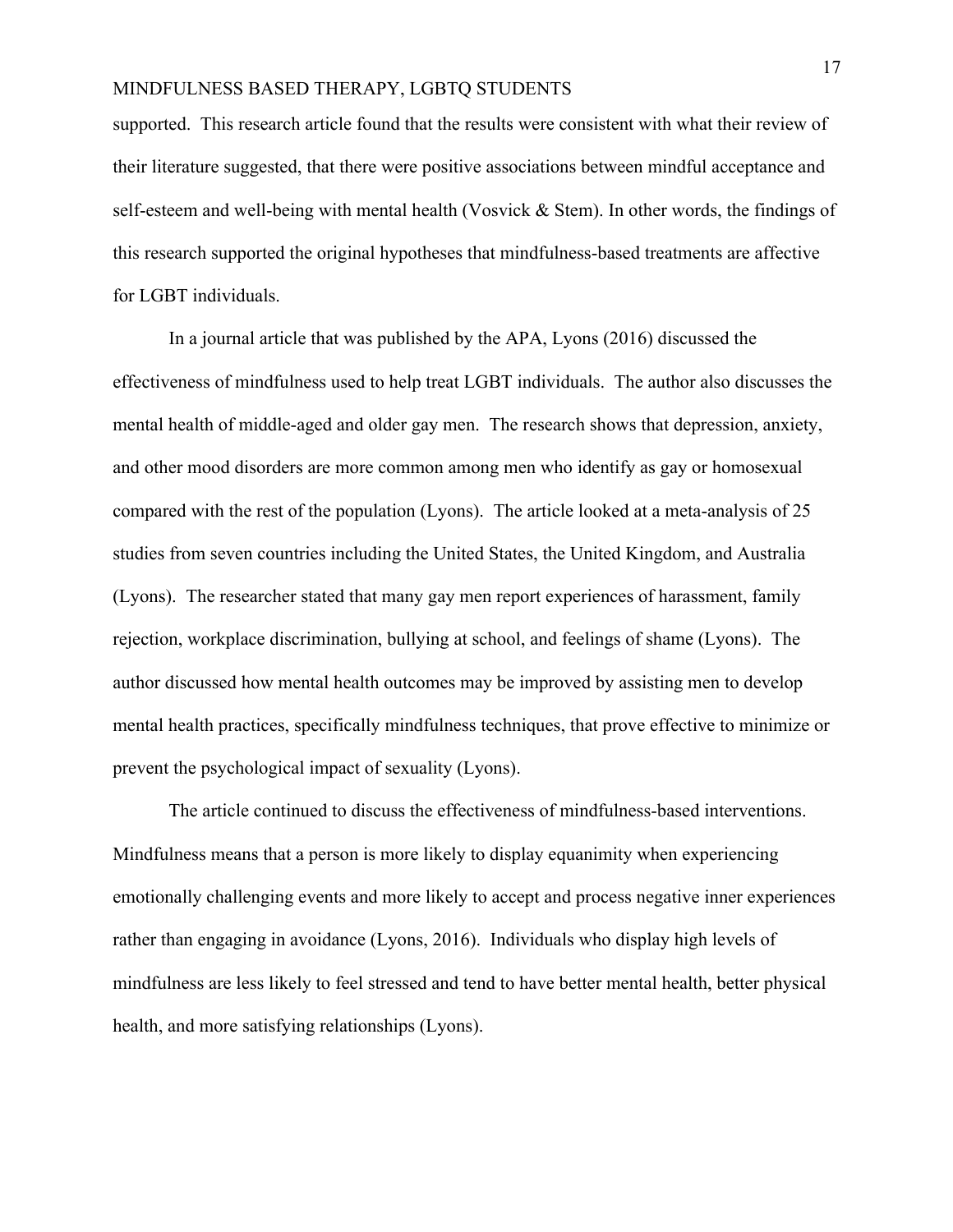The author of this article also looked at different types of mindfulness-based interventions and their effectiveness in treatment. Mindfulness-based cognitive therapy and mindfulness-based stress reduction have found that when a LGBT individual practices these types of therapeutic interventions there is lower psychological distress, and in cases improved physical health and lower disease progression (Lyons, 2016).

This paper discusses several mindfulness techniques in aid for therapeutic intervention. Students frequently experience psychological distress that often results in impairment and psychopathology and then effective interventions are thus needed (Felver et al., 2018). Mindfulness-Based Stress Reduction or MBSR (Kabat-Zinn, 1990) and mindfulness-based techniques discussed in this paper, have shown to be generally efficacious for promoting psychological and physiological health and well-being (Felver et al.). The types of mindfulness techniques discussed earlier in this paper help reduce symptoms of depression, anxiety, and other mood disorders. As this paper discussed Mental health disorders are common in LGBTQ populations. Research demonstrates higher volumes of these diagnoses when compared to people who identify as cis-gender and/or heterosexual.

The research shows the effectiveness of mindfulness practice specifically among young adults in a college setting has proven mindfulness can help support psychological health, reduce stress, decrease problematic substance use, enhance adjustment to college, reduce physiological stress, and prevent the development of psychopathology (Felver et al., 2018) It is evident that mindfulness is an effective strategy in coping with significant life changes, especially the major life transition from high school to college. Academic rigors may elicit new challenges for students juggling personal and social development, thereby increasing the risk for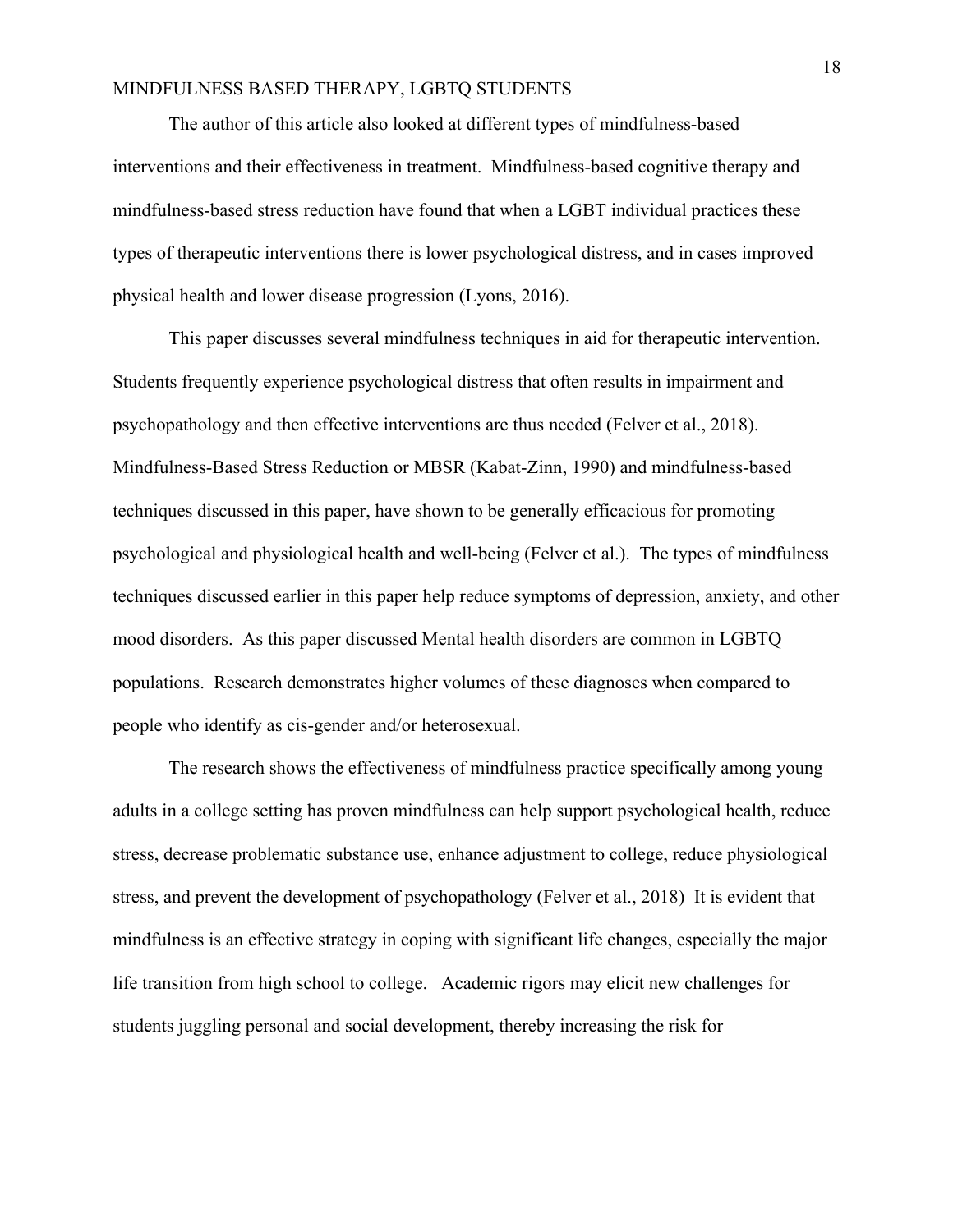psychopathology (Struthers et al., 2000). LGBTQ students and clients may juggle these similar challenges, on top of experiencing potential negative challenges of being LGBTQ.

#### **Conclusion**

The purpose of this paper is to highlight the research on LGBTQ students and the effectiveness of mindfulness-based therapy techniques for treatment. The research shows various types of interventions; however, for the purpose of this paper only a few were highlighted. Resources are noted in the author's notes section for next steps on finding training. While LGBTQ students are a marginalized population dealing with different stressors and diagnoses, the varieties of treatment have shown to be effective and purposeful. Mindfulness is a developmental process that anyone can practice on their own simply through awareness and selfcompassion. In working with a trained professional therapist, one may dive deeper into this therapeutic approach to treatment. It is imperative all clients are shown unconditional positive regard and treated as autonomous beings with choice in a treatment that works for them.

#### **Authors Note and Next Steps for Clinicians**

The purpose of this paper is to highlight LGBTQ students and the hardships they face. It is important to recognize there are other considerations to be aware of when using mindfulnessbased therapy techniques with LGBTQ clients and students. For example, the author cited earlier the importance of a counselor being trained in these types of mindfulness-based therapy techniques. This is an important aspect when considering use of mindfulness techniques. The author urges mental health advocates and professionals to seek out training and/or continuing education when pursuing mindfulness techniques. Websites such as GoodTherapy.org post training and continuing education courses for therapists seeking different therapeutic techniques in mindfulness. The American Psychology Association (APA) and American Counseling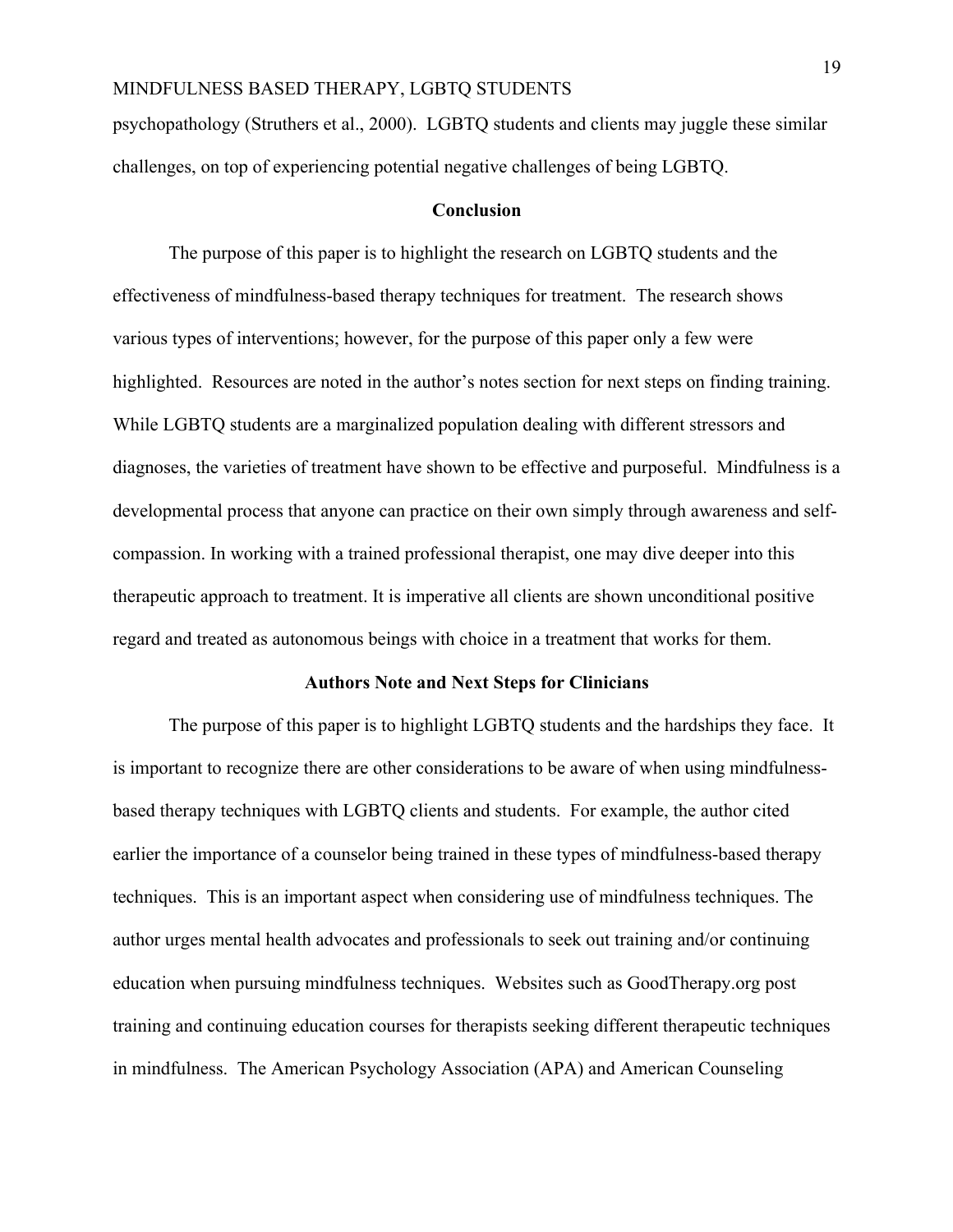Association (ACA) also post frequently regarding Mindfulness Based Therapy articles and training.

Another consideration for mindfulness techniques is the importance of meeting your client or student where they are. There are forms of mindfulness that may be too advanced for some clients and students, and understanding that certain forms of mindfulness are not appropriate for every person. Making sure to assess for suicidal ideation and past suicidal attempt is crucial while working with LGBTQ clients as it was previously noted in this paper that suicide and suicidal ideation is higher among this community.

It is recommended clinical mental health counselors and school counselors be reflective in their mindfulness practice so as to ensure best practices with clients. Based on the research, training and consistent practice in mindfulness is vital.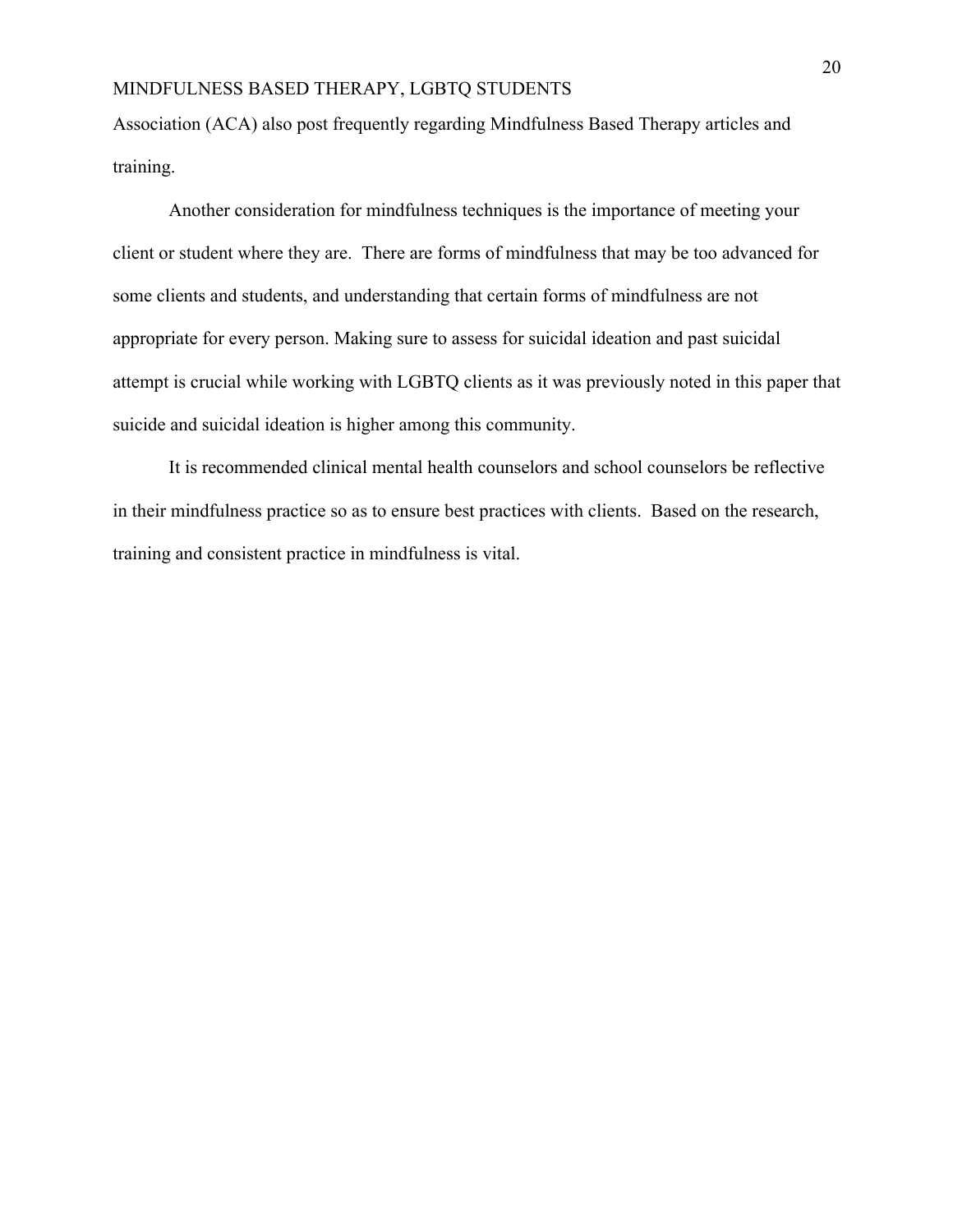#### **References**

- Bagley, C., & Tremblay, P. (2000). Elevated rates of suicidal behavior in gay, lesbian, and bisexual youth crisis. *Journal of Crisis Intervention and Suicide Prevention, 21*(3)*,* 111- 117. https://doi.org/10.1027//0227-5910.21.3.111
- Bishop, S. R., Lau, M., Shapiro, S., Carlson, L., Anderson, N. D., Carmody, J., Devins, G. (2004). Mindfulness: A proposed operational definition. *Clinical Psychology: Science and Practice*, *11*, 230-241. https://doi.org/10.1093/clipsy.bph077
- Bregman, H., Malik, N., Page, M., Makynen, E., & Lindahl, K. (2012). Identity Profiles in Lesbian, Gay, and Bisexual Youth: The Role of Family Influences. *Journal of Youth and Adolescence*, *21*, 111-117. doi.org/10.1007/s10964-012-9798-z
- Christopher, M. S., Neuser, N. J., Michael, P. G., & Baitmangalkar, A. (2012). Exploring the Psychometric properties of the Five Facet Mindfulness Questionnaire. *Mindfulness, 3*(2)*,* 124–131. https://doi.org/10.1007/s12671-011-0086-x
- Drazdowski, T., Perrin, P., Trujillo, M., Sutter, M., Benotsch, E., & Snipes, D. (2016). Structural equation modeling of the effects of racism, LGBTQ discrimination, and internalized oppression on illicit drug use in LGBTQ people of color. *Drug and Alcohol Dependence*, *159*, 255–262. https://doi.org/10.1016/j.drugalcdep.2015.12.029
- Felver, M. (2018). Mindfulness-Based Stress Reduction reduces Psychological Distress in College Students. *College Student Journal*, *52*(3), 291-298.
- Ghassemlou, P. (2016). Mindfulness and LGBT Healthcare*. Lesbian News*.
- Hanson, T., Zhang, G., Cerna, R., Stern, A., & Austin, G. (2019). Understanding the Experiences of LGBTQ Students in California. *WestEd.*

Iacono, G. (2015). An Affirmative Mindfulness Approach for Lesbian, Gay, Bisexual,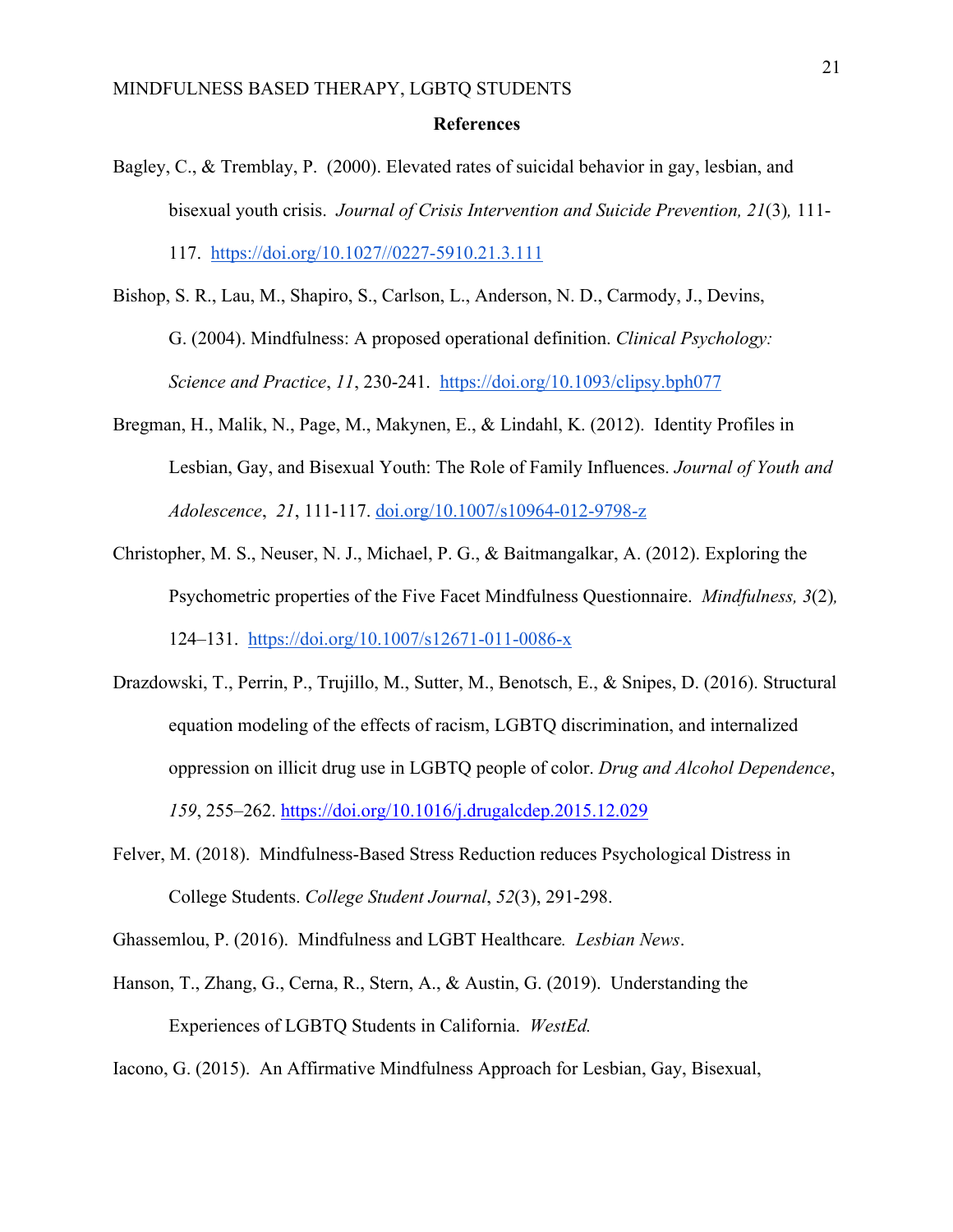Transgender, and Queer Youth Mental Health. *Clinical Social Work Journal, 43*(1), 1-

118. https://doi.org/10.1007/s10615-018-0656-7

- Kane, M. (2020). Enhanced Well-Being Through Mindfulness Supporting the Gifted Adolescent Journey. *Sage Journals.* https://doi.org/10.1177/1076217519899146
- Kabat-Zinn, J. (1990). Full catastrophe living: using the wisdom of your body and mind to face stress, pain and illness. *Contemporary Psychology: A Journal of Reviews, 37*(6), 291-292. https://doi.org/10.1037/032287
- Lyons, A. (2016). Mindfulness Attenuates the Impact of Discrimination on the Mental Health of Middle-Aged and Older Gay Men. *American Psychological Association*, *2*(3), 227–235. https://doi.org/10.1037/sgd0000164
- Marshal, M., Dietz, L., Friedman, M., Stall, R., Smith, H., McGinley, J., Thoma, B., Murray, P., D'Augelli, A., & Brent, D. (2011). Suicidality and Depression Disparities Between Sexual Minority and Heterosexual Youth: A Meta-Analytic Review. *Journal of Adolescent Health, 49*(2), 115–123. https://doi.org/10.1016/j.jadohealth.2011.02.005
- McNaughton Reyes, H. L., Foshee, V. A., Chen, M. S., Gottfredson, N. C., & Ennett, S. T. (2018). Consequences of Involvement in Distinct Patterns of Adolescent Peer and Dating Violence. *Journal of Youth & Adolescence*, *47*(11), 2371–2383. https://doiorg/10.1007/s10964-018-0902-x

Merriam-Webster (n.d.). In *Merriam-Webster.com/dictionary*.

- *Layes, D. (2016, February 14). Mindfulness and the LGBT Experience. Smart Gay Life. http://smartgaylife.com/mindfulness-lgbt-experience/.*
- Mohr, J., & Fassinger, R. (2000). Measuring Dimensions of Lesbian and Gay Male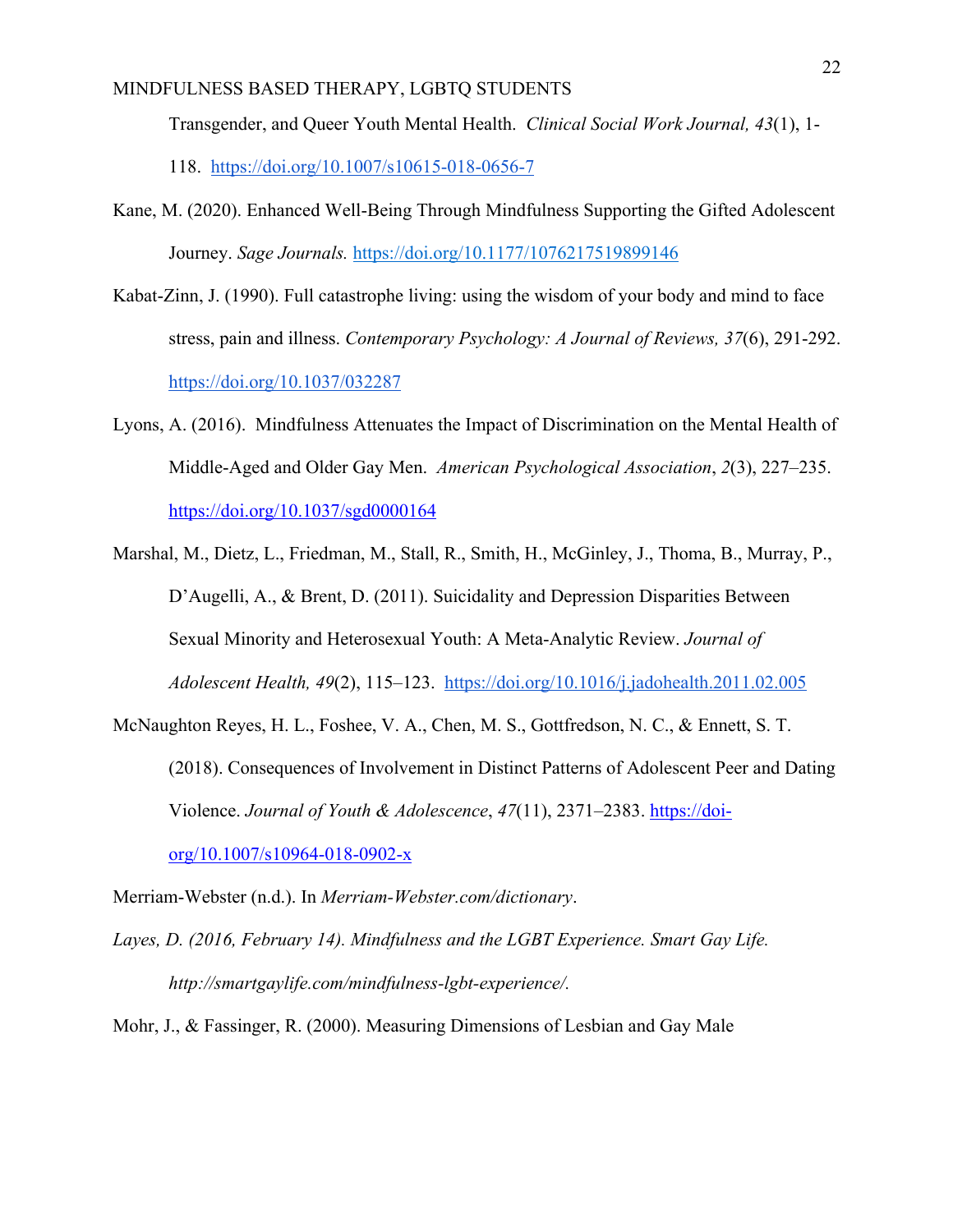Experience. *Measurement and Evaluation in Counseling and Development*, *33*(2), 66–90. https://doi.org/10.1080/07481756.2000.12068999

- Olsen, E., Vivolo-Kantor, A., & Kann, L. (2017). Physical and Sexual Teen Dating Violence Victimization and Sexual Identity Among U.S. High School Students, 2015. *Journal of Interpersonal Violence*, *35*, 17-18. https://doi.org/10.1177/0886260517708757
- Pearson, M. R., Lawless, A. K., Brown, D. B., & Bravo, A. J. (2015). Mindfulness and emotional outcomes: Identifying subgroups of college students using latent profile analysis. Personality and Individual Differences. *Personality and Individual Differences, 76*, 33– 38. https://doi.org/10.1016/j.paid.2014.11.009
- Poteat, V. P., Mereish, E. H., DiGiovanni, C. D., & Koenig, B. W. (2011). The effects of general and homophobic victimization on adolescents' psychosocial and educational concerns: The importance of intersecting identities and parent support. *Journal of Counseling Psychology*, *58*, 597–609. https://doi.org/10.1037/a0025095
- Robbins, C., & McGowan, B. (2016). Intersectional Perspectives on Gender and Gender Identity Development. *New Directions for Student Services*, *154*, 71–83. https://doi.org/10.1002/ss.20176
- Sapthiang, S., Van Gordon, W., & Shonin, E. (2019). Health School-based Mindfulness Interventions for Improving Mental Health: A Systematic Review and Thematic Synthesis of Qualitative Studies. *Journal of Child & Family Studies*, *28*(10), 2650–2658. https://doi.org/10.1007/s10826-019-01482-w
- Shepler, D., & Perrone-McGovern, K. (2016). Differences in psychological distress and esteem based on sexual identity development. *College Student Journal*, *50*(4), 579. https://doi.org/10.1037/e644272012-001